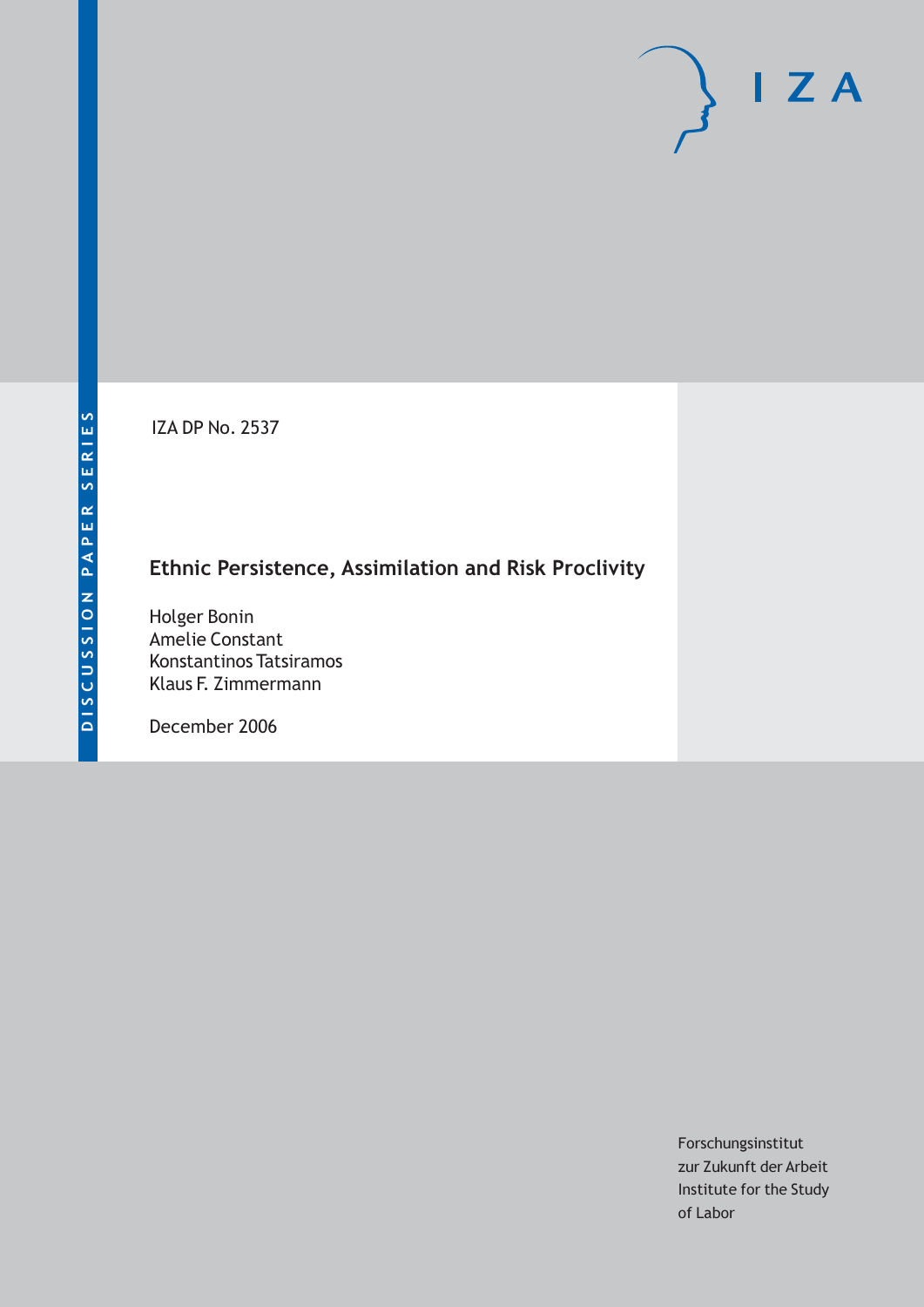# **Ethnic Persistence, Assimilation and Risk Proclivity**

# **Holger Bonin**

*IZA and DIW Berlin* 

# **Amelie Constant**

*IZA, Georgetown University and DIW DC*

# **Konstantinos Tatsiramos**

*IZA*

# **Klaus F. Zimmermann**

*IZA, Bonn University and DIW Berlin* 

Discussion Paper No. 2537 December 2006

IZA

P.O. Box 7240 53072 Bonn Germany

Phone: +49-228-3894-0 Fax: +49-228-3894-180 E-mail: [iza@iza.org](mailto:iza@iza.org)

Any opinions expressed here are those of the author(s) and not those of the institute. Research disseminated by IZA may include views on policy, but the institute itself takes no institutional policy positions.

The Institute for the Study of Labor (IZA) in Bonn is a local and virtual international research center and a place of communication between science, politics and business. IZA is an independent nonprofit company supported by Deutsche Post World Net. The center is associated with the University of Bonn and offers a stimulating research environment through its research networks, research support, and visitors and doctoral programs. IZA engages in (i) original and internationally competitive research in all fields of labor economics, (ii) development of policy concepts, and (iii) dissemination of research results and concepts to the interested public.

IZA Discussion Papers often represent preliminary work and are circulated to encourage discussion. Citation of such a paper should account for its provisional character. A revised version may be available directly from the author.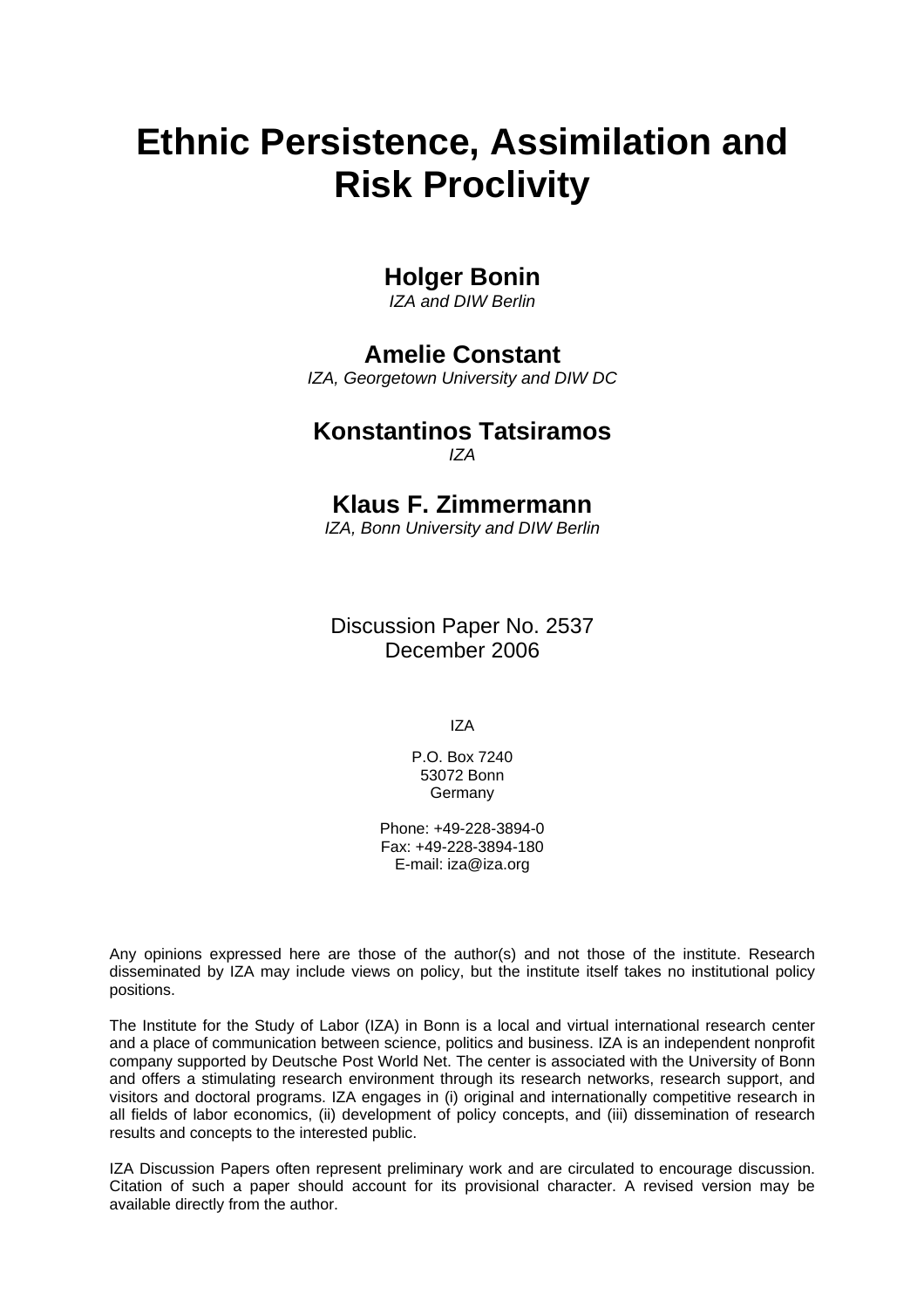IZA Discussion Paper No. 2537 December 2006

# **ABSTRACT**

# **Ethnic Persistence, Assimilation and Risk Proclivity[\\*](#page-2-0)**

The paper investigates the role of social norms as a determinant of individual attitudes by analyzing risk proclivity reported by immigrants and natives in a unique representative German survey. We employ factor analysis to construct measures of immigrants' ethnic persistence and assimilation. The estimated effect of these measures on risk proclivity suggests that adaptation to the attitudes of the majority population closes the immigrantnative gap in risk proclivity, while stronger commitment to the home country preserves it. As risk attitudes are behaviorally relevant, and vary by ethnic origin, our results could also help explain differences in economic assimilation of immigrants.

JEL Classification: D1, D81, F22, J15, J16, J31, J62, J82

Keywords: risk attitudes, ethnic persistence, assimilation, second generation effects, gender

Corresponding author:

 $\overline{a}$ 

Klaus F. Zimmermann IZA P.O. Box 7240 53072 Bonn Germany E-mail: [zimmermann@iza.org](mailto:zimmermann@iza.org)

<span id="page-2-0"></span><sup>\*</sup> Financial support from Volkswagen Foundation for the IZA project on "The Economics and Persistence of Migrant Ethnicity" is gratefully acknowledged.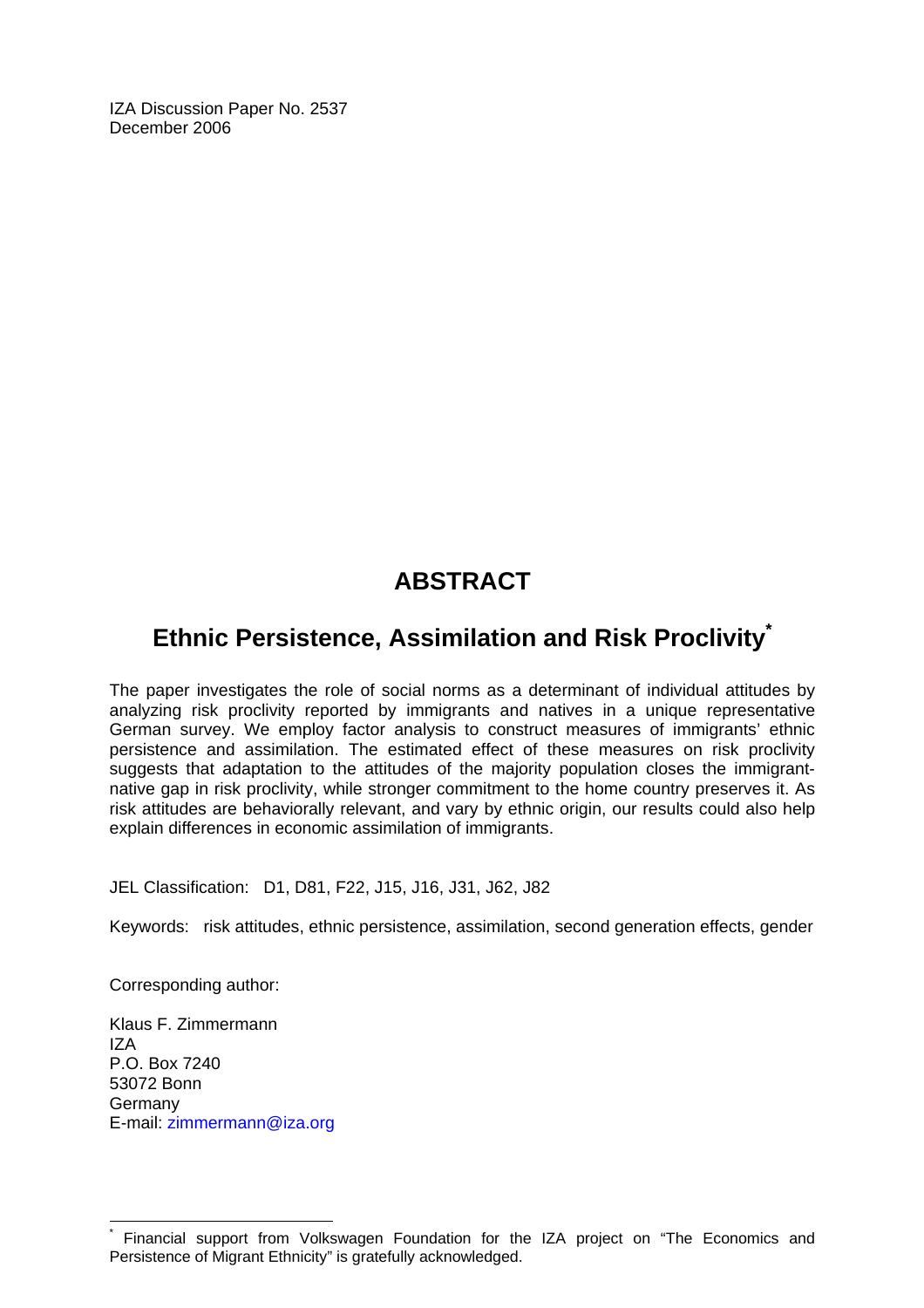### **1. Introduction**

 $\overline{a}$ 

Risk attitudes are a personal trait that affects human behavior and economic decision-making in many domains of life. Individual attitudes towards risk, whether being risk loving or risk averse, gravely impinge on portfolio choices, contracting, family formation, and human capital formation. Risk proclivity is relevant concerning selection into occupations, and the readiness to become self-employed (Ekelund, Johansson, Järvelin, and Lichtermann, 2005). Individuals who are more prone to take risks also earn significantly higher wages (Bonin, Dohmen, Falk, Huffman, and Sunde, 2006). As the willingness to take risks affects and amplifies economic outcomes, systematic differences in risk attitudes across different socioeconomic groups have wide implications for understanding economic dissimilarities across these groups.

Despite the great economic importance of risk proclivity, so far very little is known about the determinants of individual risk attitudes. A small empirical literature on the formation of personal traits and attitudes highlights the role of transmission from parents to children.<sup>1</sup> However, another possible determinant of individual attitudes is prevailing social norms. This paper aims at testing this hypothesis by studying the adaptation process of immigrants to the risk proclivity of the majority population in the host country.

The behavior of immigrants can provide valuable insights because there appear to be systematic differences in risk attitudes or proclivity across individuals of different ethnicities. Bonin, Constant, Tatsiramos, and Zimmermann (2006) provide evidence that foreign nationals are significantly less willing to take risks than natives. They also observe substantial differences across immigrants from different ethnicities. This is consistent with results reported by Fehr, Fischbacher, Naef, Schupp, and Wagner (2006) indicating that average risk attitudes vary in cross-country comparison. Finally, the children of immigrants born and raised in Germany appear to be more similar to natives, in terms of risk attitudes, than the immigrants born abroad. This suggests that the immigrant-native gap in average risk attitudes might not be persistent.

<sup>&</sup>lt;sup>1</sup> Dohmen, Falk, Huffman, and Sunde (2006) provide evidence for the intergenerational transmission of risk attitudes.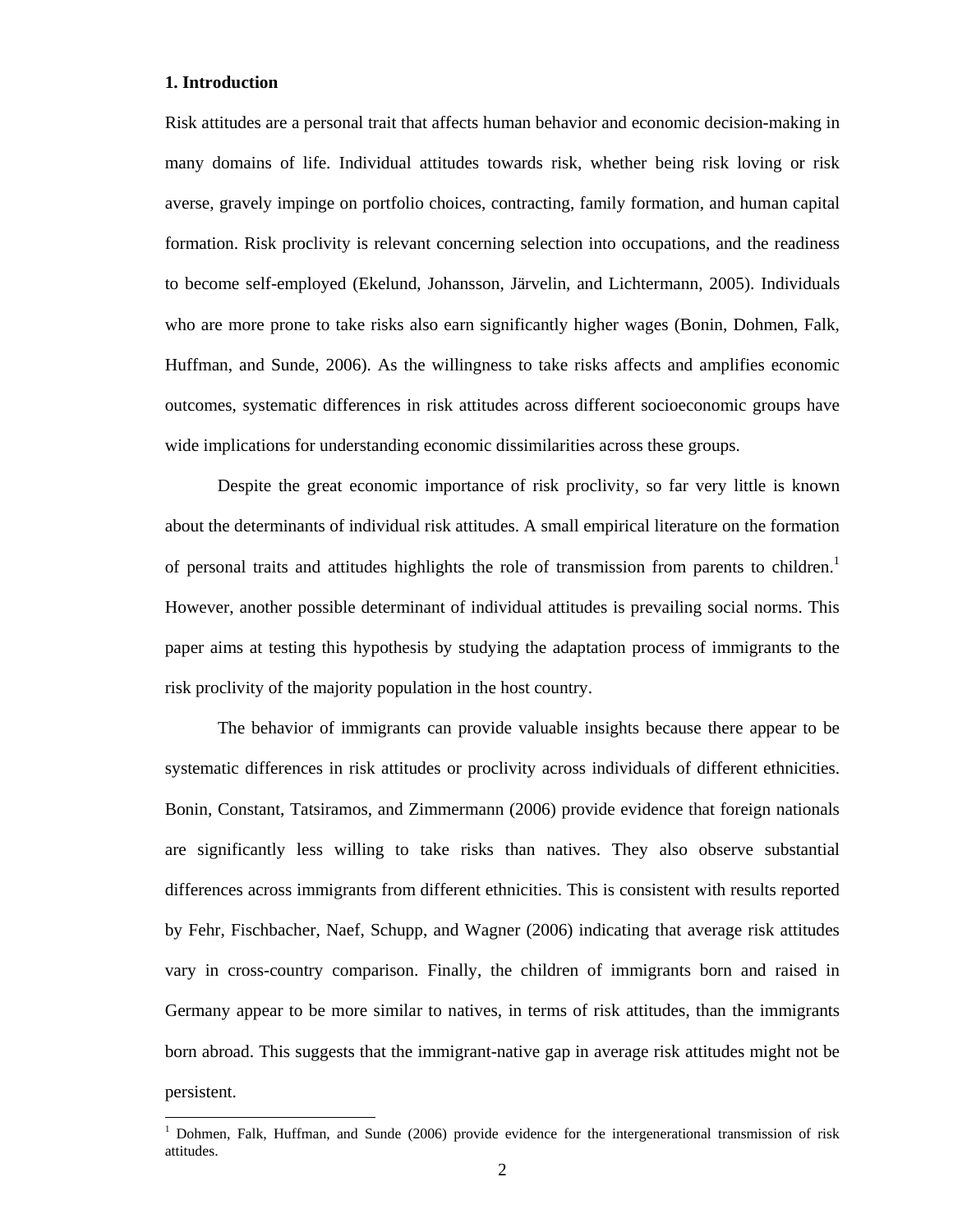If immigrants adapt to the risk proclivity of the majority population in the host country, this implies systematic heterogeneity. We hypothesize that the gap in risk proclivity between immigrants and natives is larger for those immigrants who stick more closely to their ethnic origin, and smaller for those who are better assimilated to and identify with the host country society. To examine this hypothesis, the paper studies the relationship of ethnic persistence, assimilation, and risk proclivity. We use a slew of questions on the willingness to take risks and on the ethnic identity of immigrants as stated in a unique representative survey on foreign nationals and natives living in Germany. Using factor analysis, we construct measures of ethnic persistence and assimilation to help explain the differences and correlations in declared risk behavior.

The paper is organized as follows: Section 2 introduces the data used in the study and the constructed risk measures. Section 3 describes the construction of measures of ethnic persistence and assimilation based on factor analysis. Section 4 outlines the empirical findings. Section 5 concludes.

# **2. The Data**

 $\overline{a}$ 

Our analysis is based on a sample of individuals over the age of 17 drawn from the 2004 wave of the German Socio-Economic Panel (GSOEP). The GSOEP is designed to be representative of the German population, both natives and immigrants.<sup>2</sup> While the survey has been conducted since 1984, it was only in 2004 when individuals were asked a novel battery of questions about their risk attitudes. The key question on risk requests survey participants to indicate their willingness to take risks on an 11-point scale, with zero corresponding to complete unwillingness to take risks, and ten corresponding to complete willingness to take risks.<sup>3</sup> The questionnaire continues with five additional questions using the same wording and the same

 $2$  See Schupp and Wagner (2002) for a detailed description.

<sup>&</sup>lt;sup>3</sup> The exact wording of the question is: "How do you see yourself: Are you generally a person who is fully prepared to take risks? Please tick on a box on the scale, where the value 0 means: 'unwilling to take risks' and the value 10 means: 'fully prepared to take risks'."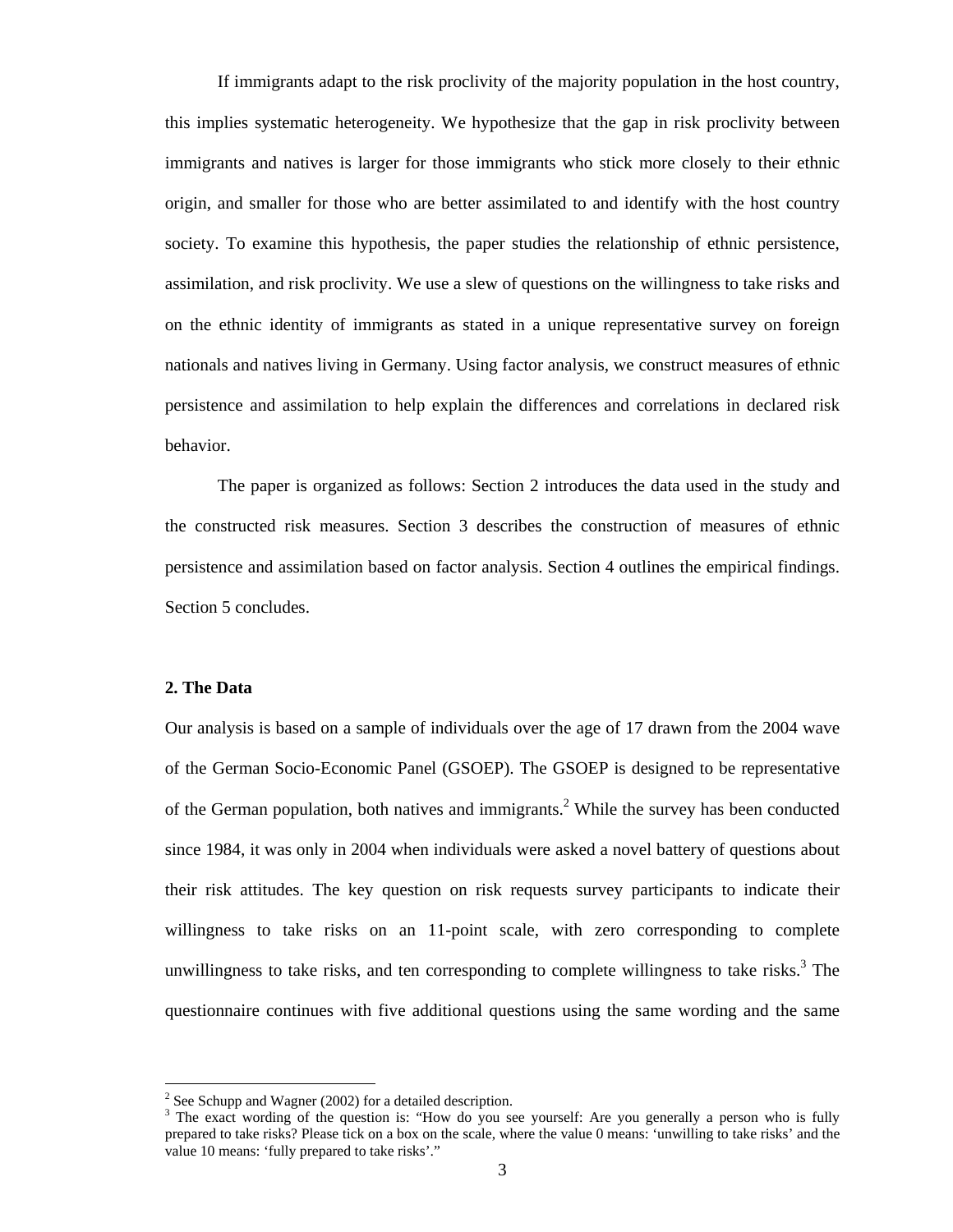scale. These questions probe respondents on their risk proclivity in specific contexts: car driving, financial matters, sports and leisure, career, and health.

A potential issue with survey measures of risk proclivity is that individuals could misreport their true attitudes due to, for example, self-servicing bias or strategic motives (Camerer and Hogarth, 1999). In our context, however, we can be confident about the behavioral validity of the survey measures, because the particular set of questions has reliably predicted actual risk taking behavior in a large-scale, incentive compatible lottery experiment with real money at stake (Dohmen, Falk, Huffman, Sunde, Schupp, and Wagner, 2005).

Our sample represents all major ethnic groups of immigrants living in Germany. We classify them according to their passport as follows: Turks, Balkans (from the former Yugoslavia and other Balkan countries), South Europeans (from Greece, Italy, Spain, and Portugal), East Europeans, West Europeans, and immigrants of other origin. We furthermore distinguish between immigrants who are born abroad, henceforth referred to as the "first generation immigrants," and immigrants born in Germany, $4$  henceforth referred to as the "second generation immigrants."

In Table 1 we present the summary statistics of our sample containing 18,600 individuals.<sup>5</sup> Column 1 contains the mean characteristics for the total sample of immigrants and natives. About 6% of the sample consists of individuals with foreign nationality. Among immigrants, Turks form the largest ethnic group (31.9%) representing 1.9% of the total population. They are followed by south Europeans (27.6%), the Balkans (19.4%) and the west Europeans (10.7%). Immigrants from other east European countries and the rest of the world have a share of 5.5% and 4.6%, respectively.

# <<Table 1 here>>

Comparing immigrants to natives, Columns 3 and 5 show that there is a larger share of women among the natives (52.1%) than among the immigrants (48.0%), that immigrants are in

 $\overline{a}$ 

<sup>&</sup>lt;sup>4</sup> Unlike countries like the US where the 'ius soli' dominates, being born in Germany does not automatically grant German citizenship to individuals.

<sup>&</sup>lt;sup>5</sup> While the GSOEP 2004 wave contains roughly 22,000 individuals, our sample is reduced because we exclude all observations with missing values on at least one variable required for the analysis.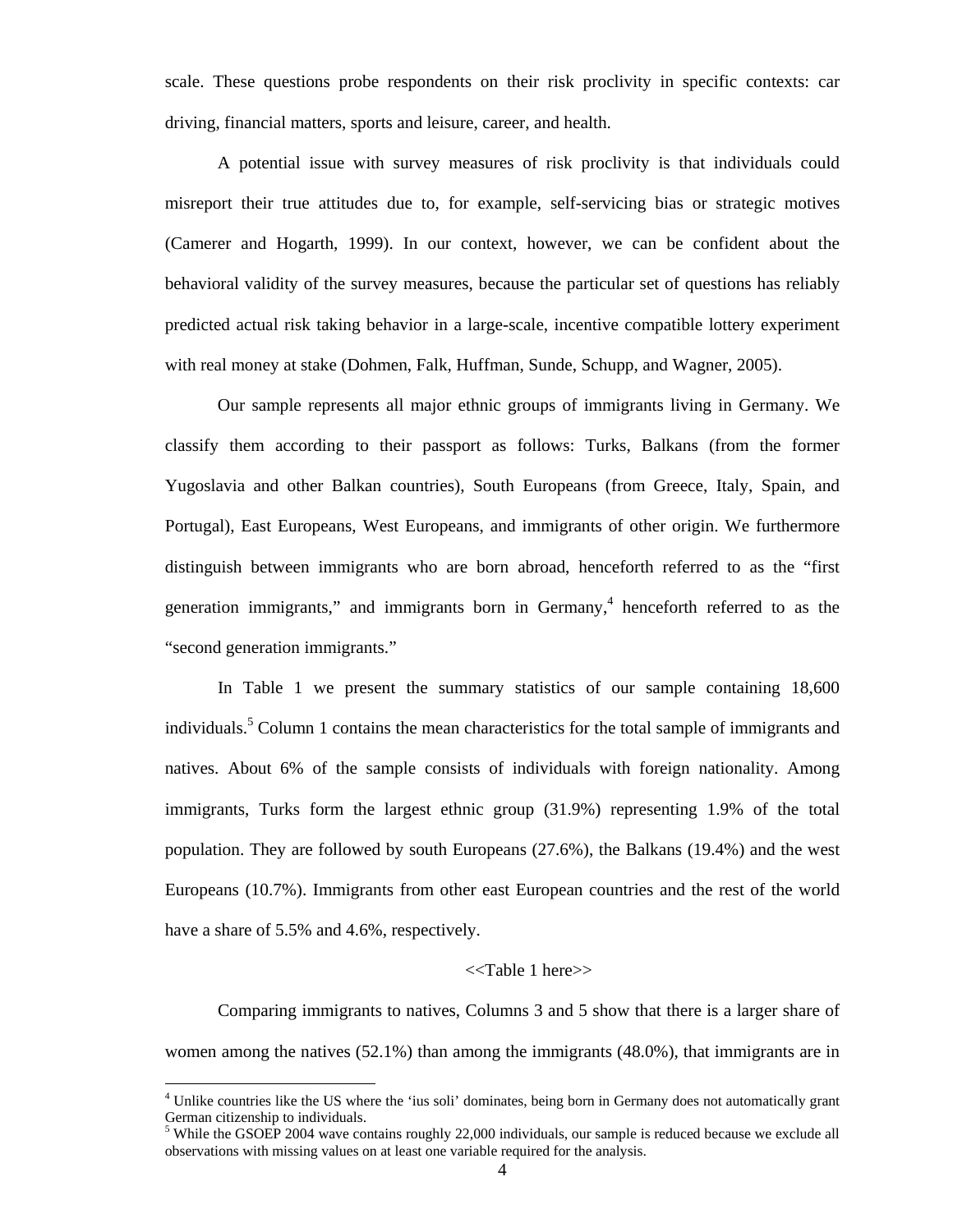the average about five years younger, have a more than one year lower education, a higher share (ten percentage points) of them is married, and they have an only marginally lower net household income measured in 10,000 Euros. The descriptive statistics also show that immigrants, according to our survey measure of risk attitudes, are on average more risk averse than native Germans. Concerning the willingness to take risks "in general," the unconditional gap to natives is about 0.5 points on the 11-point-scale. Considering risk attitudes with regard to specific domains of life, the immigrant-native gap ranges from 0.2 to 0.5 points.

### **3. Factor Analysis of Ethnic Identification**

This section explains our construction of the measures that quantify the degree of ethnic persistence and assimilation that we use later as characteristics to explain the individuals risk attitudes. Following Constant, Gataullina, and Zimmermann (2006b) we start with a number of variables available in the 2003 and 2004 waves of GSOEP that provide information on the immigrants' commitment to the culture and society of origin and devotion to the host society. These variables cover four salient features of immigrants' ethnic identity, namely selfidentification, language, ethnic interaction, and intentions to return to the country of origin.

We construct the self-identification variable from questions asking to what extent do immigrants see themselves as Germans, and to what extent they feel that they belong to the culture and society of the country of origin. Proficiency in the host country's language is captured by questions on the main language spoken at home, and the type of newspapers (German or foreign) read. The ethnic interaction variable is formed from information on whether immigrants socialize with Germans and have visited Germans in their home within the last 12 months. Intentions to return are constructed from self-reported answers on whether immigrants want to remain in Germany permanently. We recode all these five variables such that a higher score indicates a weaker commitment to the host country, and a stronger commitment to the country of origin.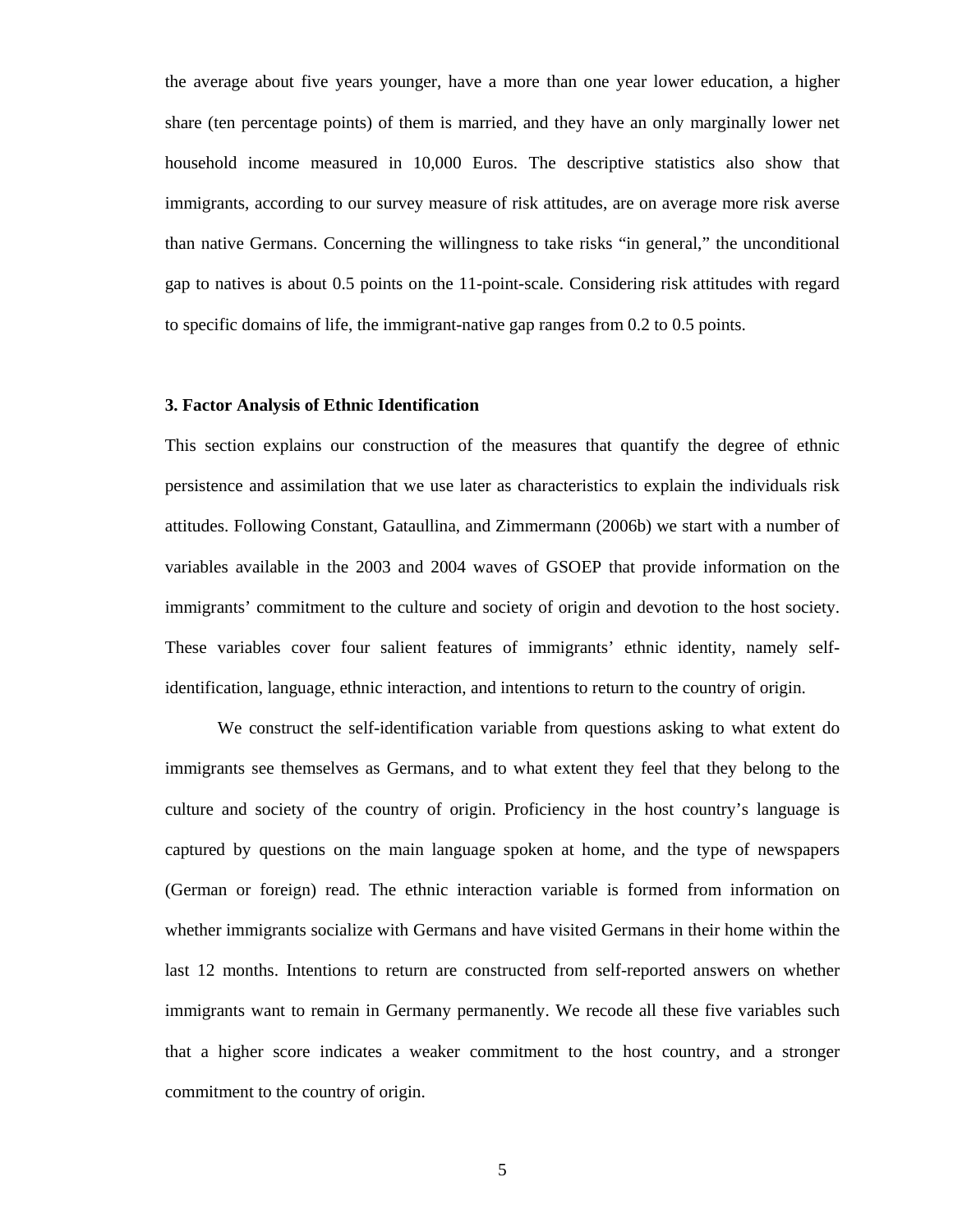In order to gather the information contained in these variables, i.e., to learn if the observed variables can be explained in terms of a smaller set of variables, we employ factor analysis. Factor analysis aims at generating a set of orthogonal (uncorrelated) latent variables, the so-called factors, which reproduce the correlation or covariance matrix of a given set of variables as closely as possible. This approach has several advantages. First, it allows for a more parsimonious specification of the empirical model eschewing multicollinearity. Second, it groups interdependent variables into descriptive categories that allow profiling individuals into types with similar characteristics or behavior. Finally, the factors represent a scale with which individuals or groups of individuals can be compared. An issue that arises when developing a measure for such phenomena as ethnic persistence or assimilation is how to weigh the characteristics being combined. Factor analysis offers a solution by dividing the characteristics into independent sources of variation. Each factor represents a measure based on the empirical relationships between the underlying characteristics.

A practical issue is to determine the number of relevant factors, which involves a certain amount of subjective judgment. The key criterion is the contribution of each factor to explaining the total variance in the observed outcome variables. To extract the relevant factors, we rely on the principal-component factor method, which standardizes the variance of each observed variable to unity. Due to the standardization, the explained variance is given by the respective eigenvalue of the unrotated factors.<sup>6</sup>

Table 2a displays the eigenvalues for each of the six potential factors. It is clear that the first two factors taken together account for the majority of the total variance in the six variables. The first factor has an eigenvalue of 2.55, which means that it accounts for 42.5 percent of the standardized total variance of 6. Although the second factor only accounts for 18.1 percent of the total variance, it has an eigenvalue larger than one. This means that it still extracts more variance than the equivalent of one original variable.

 $\overline{a}$ 

<sup>&</sup>lt;sup>6</sup> We have also performed the entire analysis using the alternative approach of the principal factors and found the same qualitative results. We present the results based on the principal-components factor method, since the factor patterns are easier to interpret.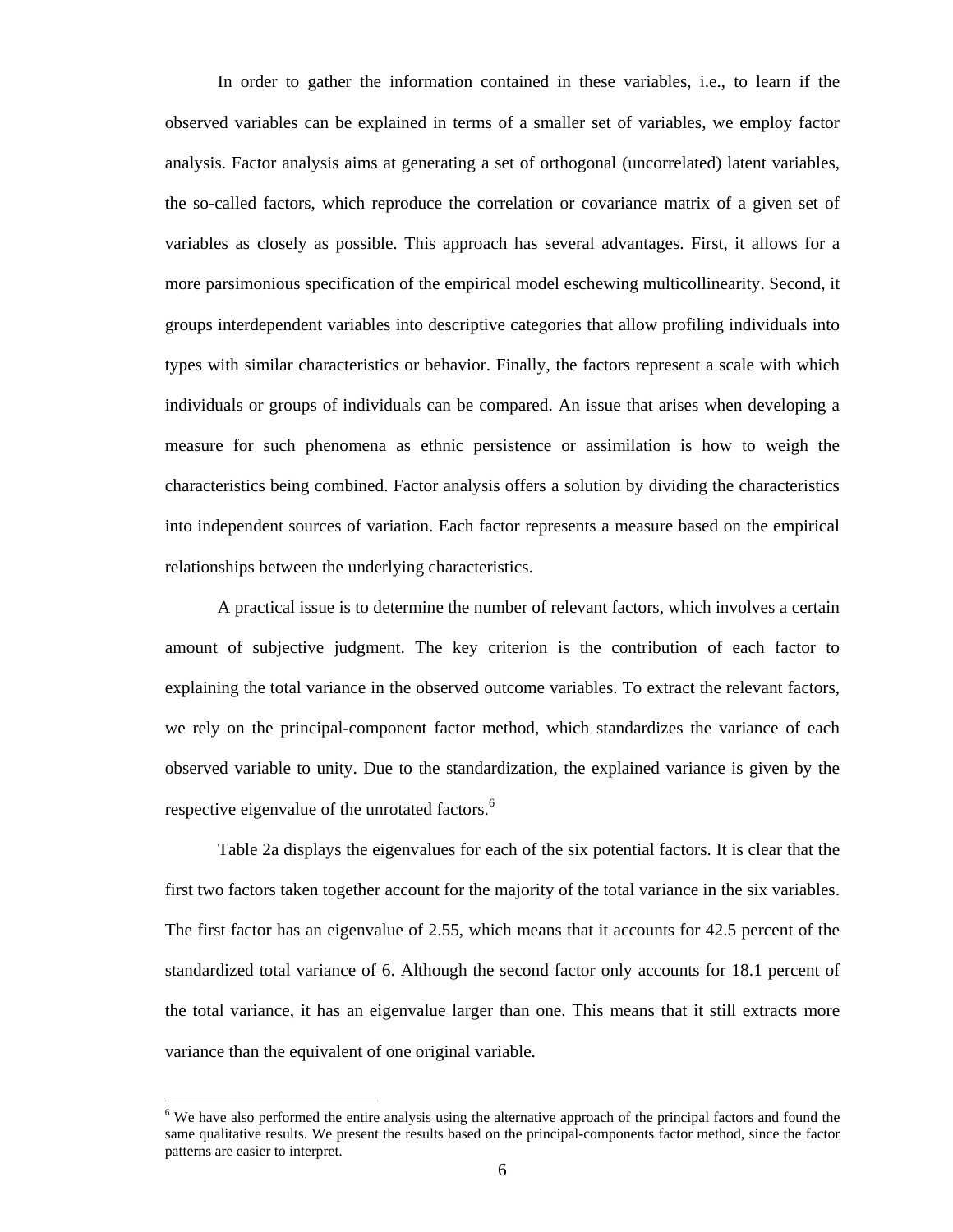## <<Table 2a here>>

All remaining factors exhibit eigenvalues smaller than one. The Kaiser criterion tells us that we should not retain these factors, as they extract less variation than the equivalent of the original variables. The scree test, a graphical method, leads to the same conclusion. This test suggests keeping the factors up to the point where the smooth decrease of eigenvalues appears to level off to the right of a simple line plot. Table 2a shows that, starting from factor 3, the differences between the eigenvalues become small. Therefore, in the following analysis, we keep only the first two factors.

In Table 2b we present the factor loadings attached to these two factors and the communality for each of the six original outcome variables that measure ethnic persistence and assimilation. In factor analysis parlance, factor loadings are the correlations between the variables and the two factors, as they are extracted by default, and communality refers to the proportion of each variable's variance explained by the suggested factor structure (or the proportion of variance due to common factors). The explanatory power of the two factors appears quite satisfactory. In fact, taken together they explain 50-70 percent of the variance in the observed outcome variables.

# <<Table 2b here>>

Next, we characterize the two factors. The factor loadings indicate that the first factor exhibits a strong negative correlation with the degree of "feeling German" and the use of German newspapers. At the same time, factor 1 shows strong positive correlations with the immigrants' attachment to their country of origin, and the use of a foreign language at home. This pattern of factor loadings suggests that a higher value on the scale of factor 1 is associated with a stronger commitment of the immigrants to their origin. This indicates a form of ethnic separation from the host country. In the following, we refer to factor 1 as ethnic persistence.

The factor loadings of the second factor demonstrate a distinguished positive correlation with speaking German at home, the use of German newspapers and the interaction with Germans. Compared to the loadings of factor 1, a higher value of factor 2 is also associated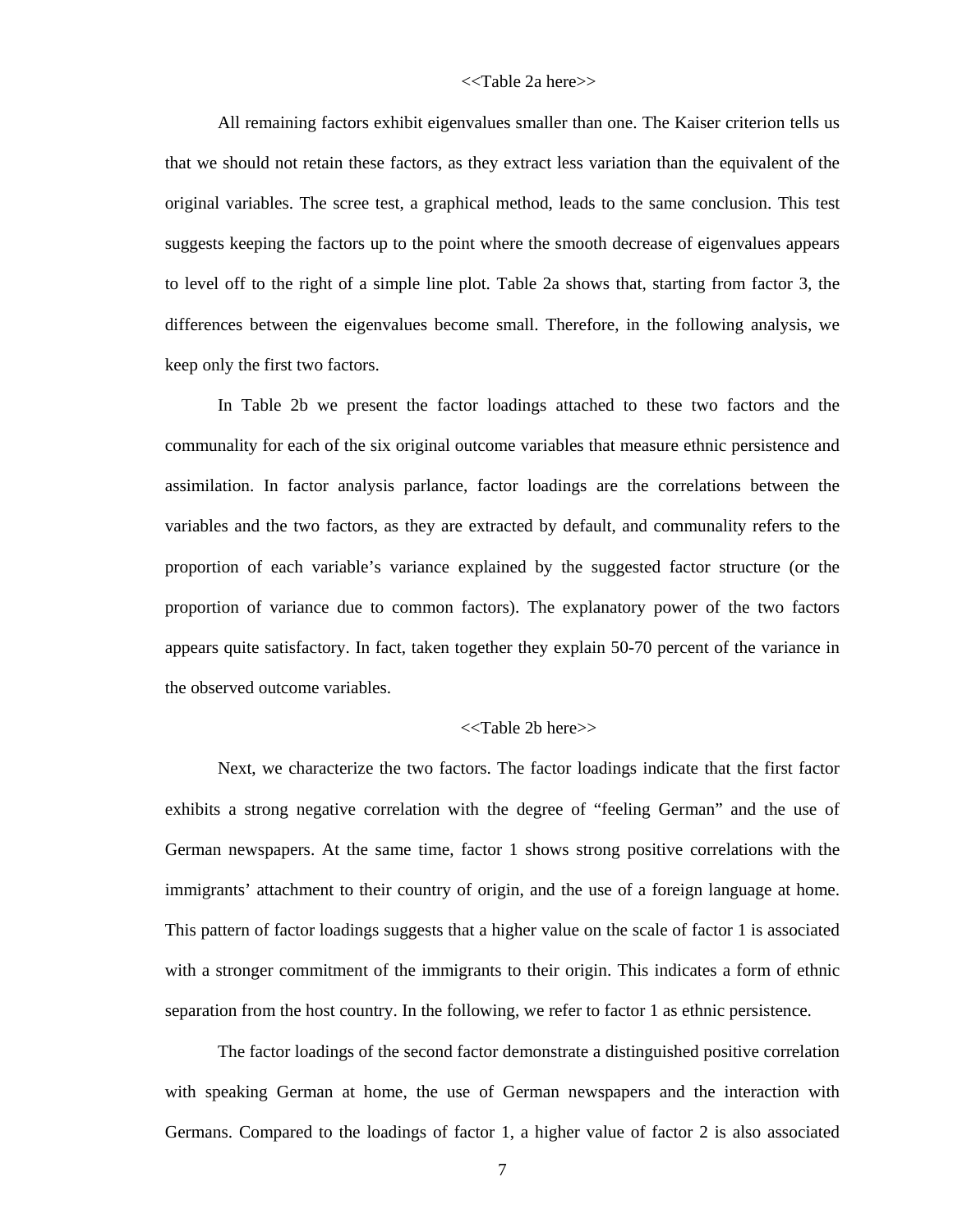with a higher degree of feeling German and a weaker degree of connection to the home country. This pattern suggests that a higher value on the scale of factor 2 is associated with a stronger identification of the immigrants with the host country. We therefore refer to factor 2 as assimilation. Note that the degree of assimilation appears especially associated with familiarity with the German language.

On the basis of the factor loadings and the observed outcome variables, we may predict the realizations of the two factors for each individual immigrant. By construction the factors are centered on zero when looking at the complete sample of immigrants. A higher value on the scale for ethnic persistence indicates that an individual is more strongly committed to and identifies with the country of origin and a higher value on the scale for assimilation indicates stronger identification with the host country.

In Table 2c we provide summary statistics for the ethnic persistence and assimilation factors estimated on the sample of immigrants. It is evident that there are substantial differences in the factors by country of ancestry and place of birth across the immigrant population. Concerning the ethnic persistence factor, Turks appear as the group most committed to their origin, followed by immigrants originating from the Balkans and south Europe. As expected, immigrants from west Europe rank the lowest on the ethnic persistence scale. When we compare immigrants born abroad with immigrants born in Germany, the latter are substantially less committed to the country of ancestry than the former. This pattern holds for all nationality groups.

# <<Table 2c here>>

With regard to the assimilation factor, we observe a related pattern. As a group, the West Europeans occupy the highest position on this scale, whereas Turks occupy the lowest. Immigrants from Eastern Europe rank the second least-integrated group; which is plausible since most of them have arrived only recently in Germany. Compared to the ethnic persistence factor, the distinction between the first and second generation immigrants is generally less clear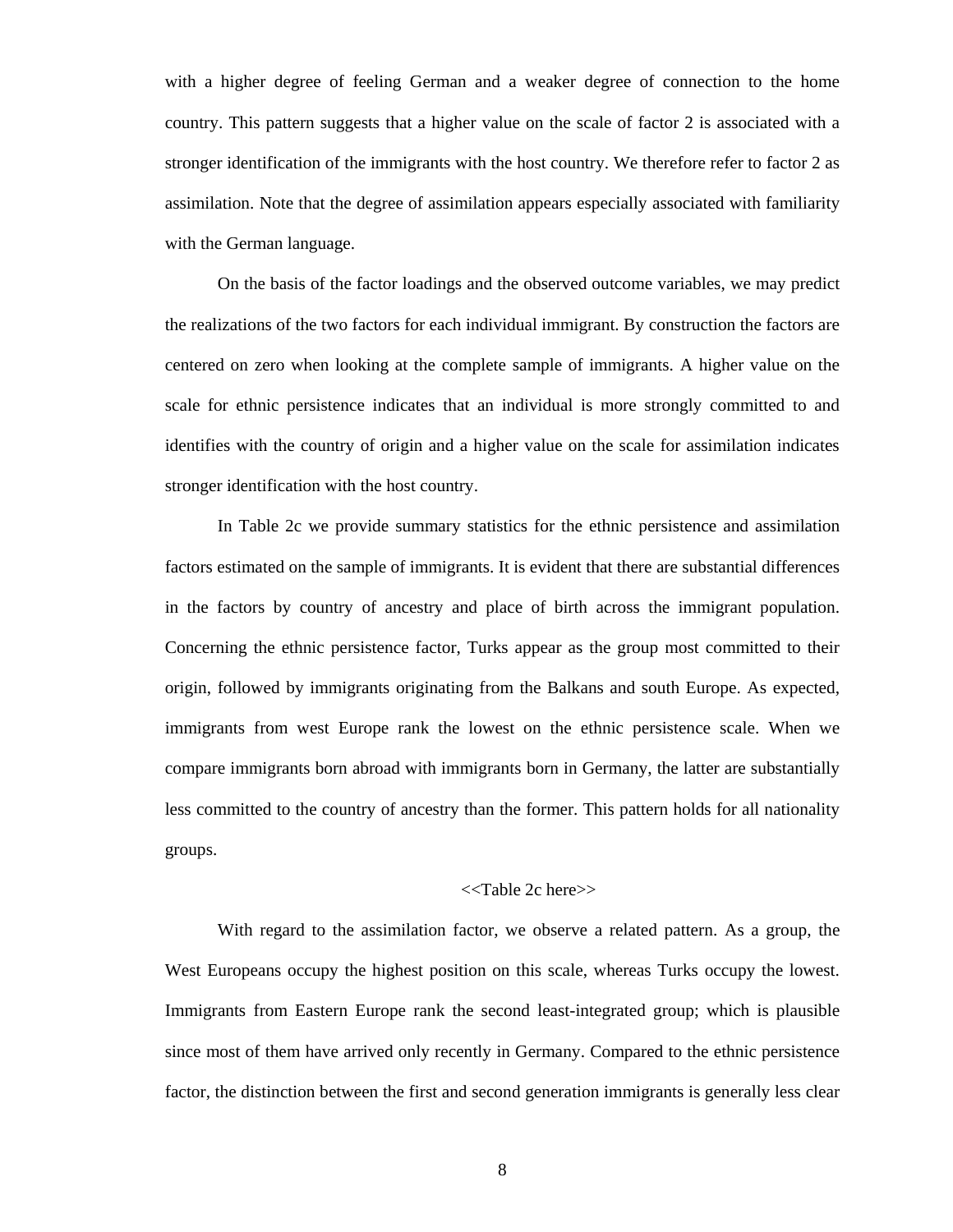when it comes to the assimilation factor.<sup>7</sup> Somewhat surprisingly, when we compare immigrants born abroad and in Germany, the only group showing a significant improvement on the assimilation scale is the Turks.

#### **4. Empirical Results**

 $\overline{a}$ 

### **4.1 Explaining general risk proclivity without factors**

We now turn to the core part of our analysis, where we study the relationship between the individuals' ranking on the ethnic persistence and assimilation scales, and their revealed risk proclivity controlling for a number of other determinants. We start by analyzing the determinants of the survey responses to the question on the willingness to take risks in general, without controlling for the factors measuring ethnic persistence and assimilation. Table 3 shows the estimation results from linear regressions using the individuals' position on the 0-10 risk scale as the dependent variable.<sup>8</sup> As general control variables we use age (in a cubic specification), gender (female), body height, marriage status, years of education and household net income, all of which are well known to have a significant impact on risk behavior. We also include a dummy for "living in eastern Germany." Since very few immigrants in our sample live in the east, we want to compare them to the reference group of West German natives.

The different specifications control for ethnic background in various ways: (i) by including a dummy, which is equal to one if individuals have a foreign nationality, (ii) by an interaction of foreign nationality with a dummy equal to one if an individual is born abroad, and (iii) by interacting the foreign nationality dummy, and its interaction with the being born abroad dummy, with indicators for the different ethnic groups.

Column 1 of Table 3 indicates that after taking into account individual heterogeneity, immigrants are less willing to take risks than natives. Interacting the foreign nationality dummy

 $7$  The fact that most of the immigration from Eastern Europe occurred over the last decade explains why we do not observe a second generation in our sample.

<sup>&</sup>lt;sup>8</sup> We have also run non-linear models treating the position on the scale as an ordered outcome. The results obtained from an ordered probit are qualitatively identical to those obtained from the linear model. We only report OLS results, since they are easier to interpret.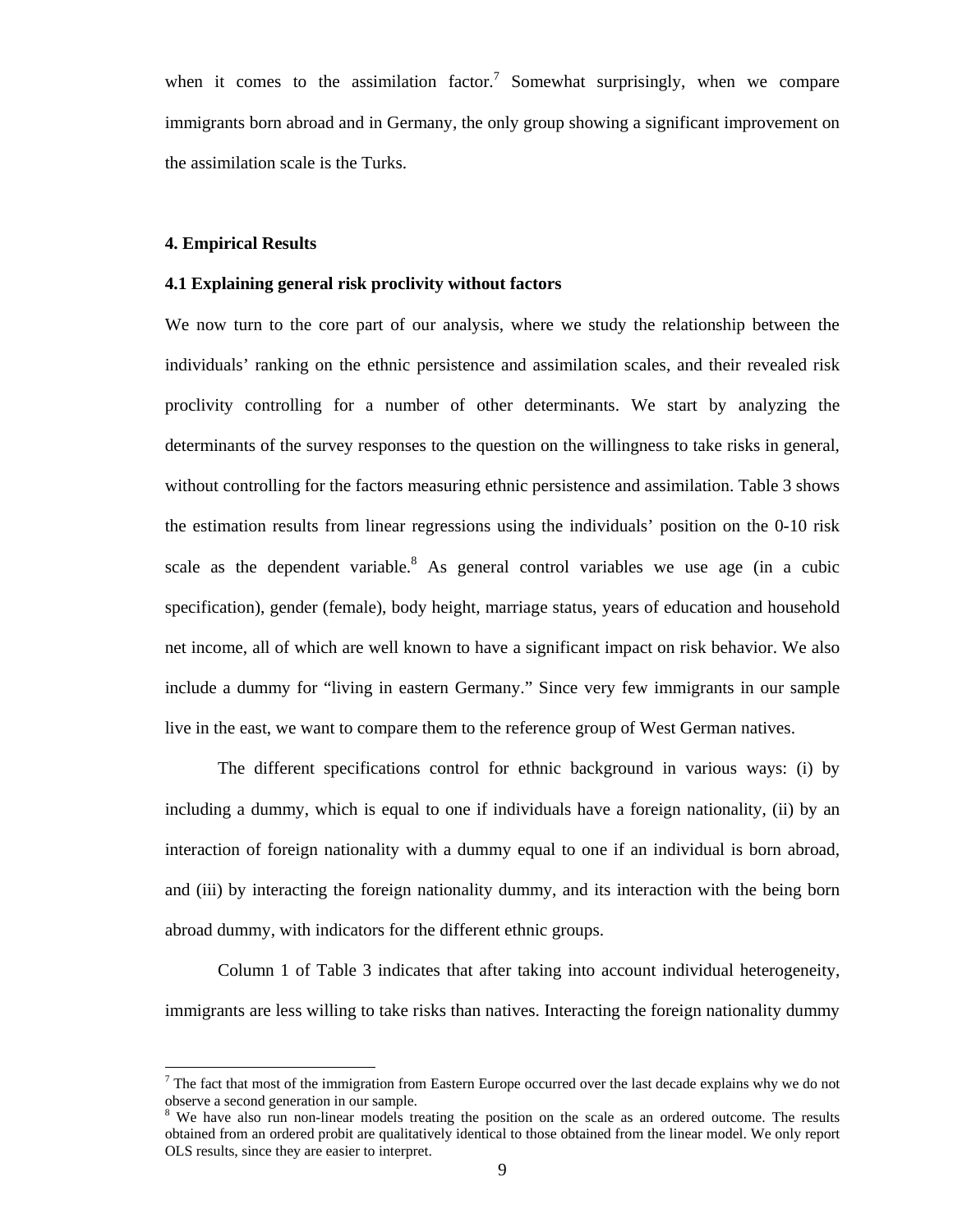with the dummy for being born in Germany in Column 2 we find that the first generation immigrants, as captured by the coefficient of foreign nationality, are more risk averse than natives. Second generation immigrants, however, are less risk averse than the first generation and their risk attitudes do not differ compared to native Germans. This conclusion is based on a test of the hypothesis that the sum of the two coefficients equals zero, which we fail to reject.

## <<Table 3 here>>

In Column 3 we report estimation results for the effect of foreign nationality on general risk proclivity by different immigrant groups. The effects are significant for Turks, Balkans, and south Europeans. While we distinguish between first and second generation immigrants in Column 4 this does not alter the results: (i) The first generation immigrants from these three immigrant groups are more risk averse than the native Germans, and (ii) the risk attitudes of the second generation immigrants do not differ from those of the native population.

### **4.2 General risk proclivity, ethnic persistence and assimilation**

In this section we analyze the role of ethnic persistence and assimilation in explaining the peculiar risk attitudes of immigrants of different countries of origin, and of the first and second generation immigrants. In Table 4 we report the results from estimations repeating the specifications discussed in the previous section, but that now include as explanatory variables the ethnic persistence and assimilation factors predicted for the individuals. This exercise reveals that the higher the value of our ethnic persistence measure is, that is, the stronger immigrants are attached to their country of origin, the higher the degree of risk aversion is. At the same time, our assimilation measure shows a positive and significant effect on the degree to which individuals are willing to take risks. These findings are consistent across all specifications in Table 4.

### <<Table 4 here>>

These results have a number of implications. First, as the population share of immigrants who rank high on the scale of ethnic persistence and low on the scale of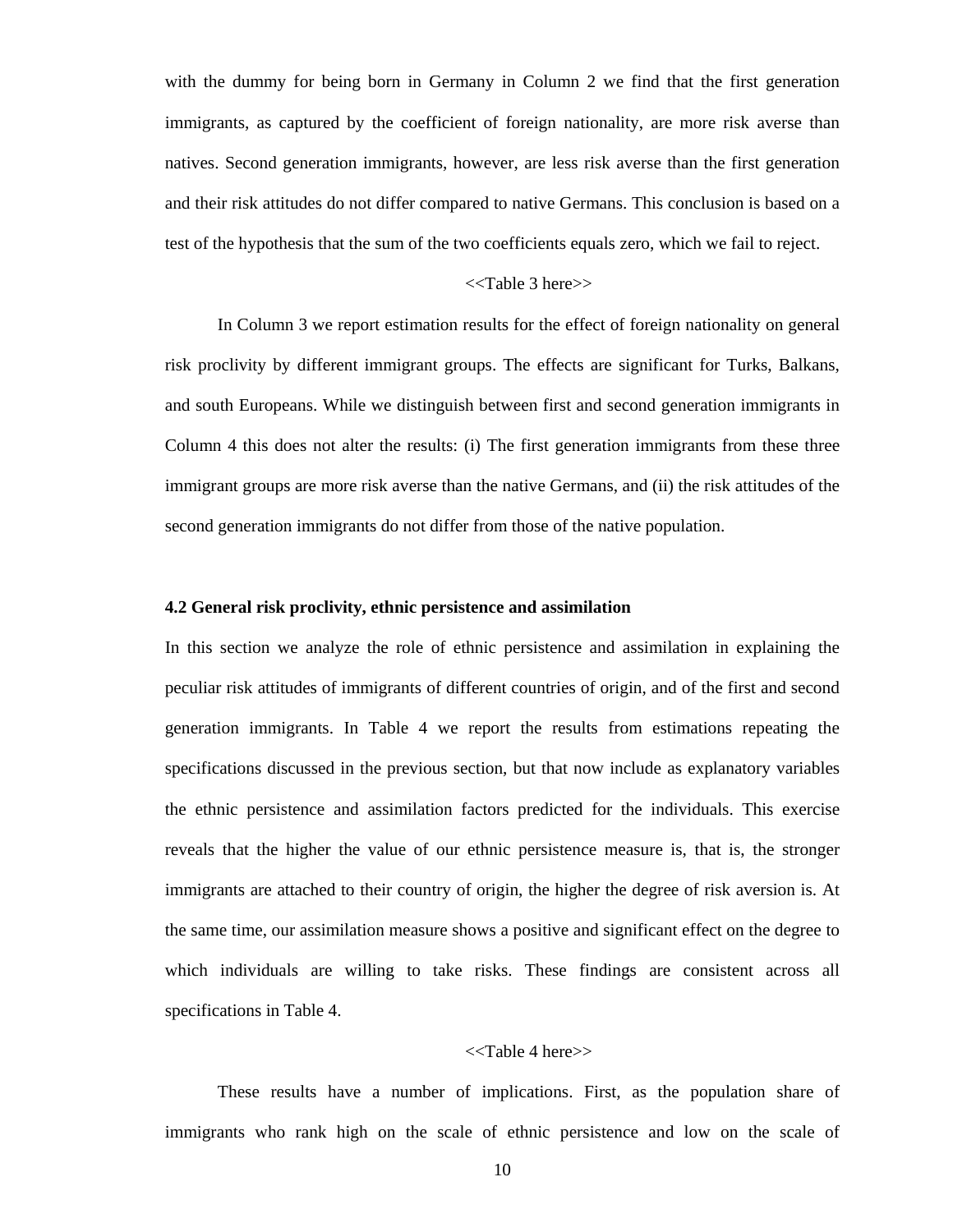assimilation is substantial, we can explain part of the overall migrant-native gap in risk attitudes. Second, given that the average position on the ethnic persistence and assimilation scales varies systematically across the groups of immigrants, we can explain systematic variation in the observed risk attitudes across immigrants of different country of origin.

To illustrate this point, we use a counterfactual simulation in which we focus on groups of immigrants with the highest (lowest) average value on the ethnic persistence scale and the lowest (highest) average value on the assimilation scale. These are the Turks and West Europeans.<sup>9</sup> In the first step, we predict the average risk attitudes for the two groups on the basis of the estimated model in column 3 of Table 4. The prediction yields an average risk attitude level for Turks of 3.51, and for West European immigrants of 4.77. In the second step, we maintain all individual characteristics of the two groups except the ethnic persistence and assimilation measures; we now endow Turks with the average values of western immigrants and western immigrants with the average values of Turks. The result of this thought experiment shows that the gap in predicted average risk attitudes by ethnic origin becomes substantially smaller: If Turks (western immigrants) had the same degree of ethnic persistence and assimilation as western immigrants (Turks), the gap in average risk attitudes would fall from 1.26 to 0.38. The predicted average risk attitude level for Turks becomes 3.95, while for West Europeans 4.33.

Comparing the results in Table 3 and Table 4 we observe that even when we take into account individual differences on the degree of attachment to the host and origin countries, in Table 4 (columns 1 and 2), foreign nationals are less risk averse compared to natives. Also the results for the specific risk attitudes of Turks, Balkans and south Europeans, still hold (columns 3 and 4). However, in contrast to the results in Table 3, the risk attitudes of the second generation immigrants do not differ significantly from those of the first generation, though we still cannot reject the hypothesis that the behavior of the second generation immigrants is

 $\overline{a}$ 

<sup>&</sup>lt;sup>9</sup> We refer to West Europeans because the ethnic persistence and assimilation measures cannot be computed for native Germans. We expect that Western immigrants are in general relatively similar to Germans. In other words, our experiment comes close to an illustration of what would happen, if non-Western immigrants would adapt to the behavior of the native population.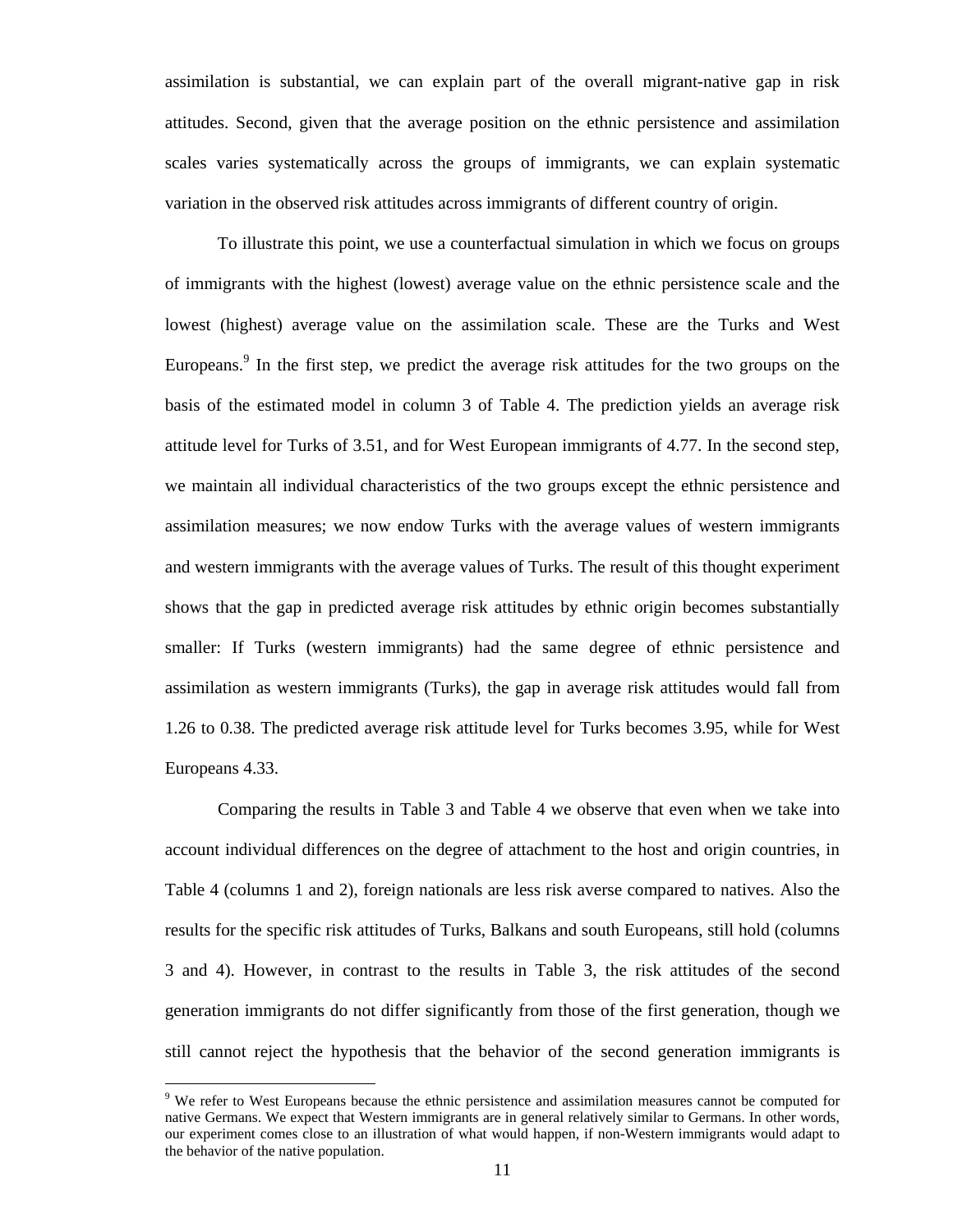different from those of natives. An interpretation of this result is that individuals of foreign origin adapt and assimilate to host country attitudes through the education system or the mere exposure to the host country's lifestyle. At the same time, they do not differ much from their parents, and this is consistent with the established fact that an important source of an individual's personal tastes and traits is the tastes and traits of the parents.

For a robustness check, we disaggregate the immigrant sample by gender and repeat the previous analysis. The estimation results presented in Table 5 show that the ethnic persistence factor is negatively correlated with the willingness to take risks for both men and women across the board. The impact of the assimilation factor is positive and significant for males in all specifications. For females, it is also positive throughout, but the estimated coefficients become statistically insignificant in the specifications containing separate ethnic groups. Still the overall impression is that the main findings for the total population in Table 4 hold irrespective of gender. This includes the impact of immigrant status versus natives, the systematic differences between different countries of origin, and the distinction between first and second generation immigrants.

<<Table 5 here>>

# **4.3 Specific risk proclivity**

In this section we focus on the analysis of risk proclivity concerning specific domains of life. This exercise could bring about additional information, since the covariance matrix of the answers given by individuals to the battery of risk attitude questions shows a substantial deal of independent variation. Thus the analysis of specific risk proclivity provides another robustness check of our previous findings.

Table 6 reports the estimation results for different risk proclivity including the ethnic persistence and assimilation factors using the same specification as in Column 2 of Table 4 explaining general risk proclivity. The coefficients exhibit that the ethnic persistence factor is negative concerning almost all different risk facets, except the risk proclivity with regard to the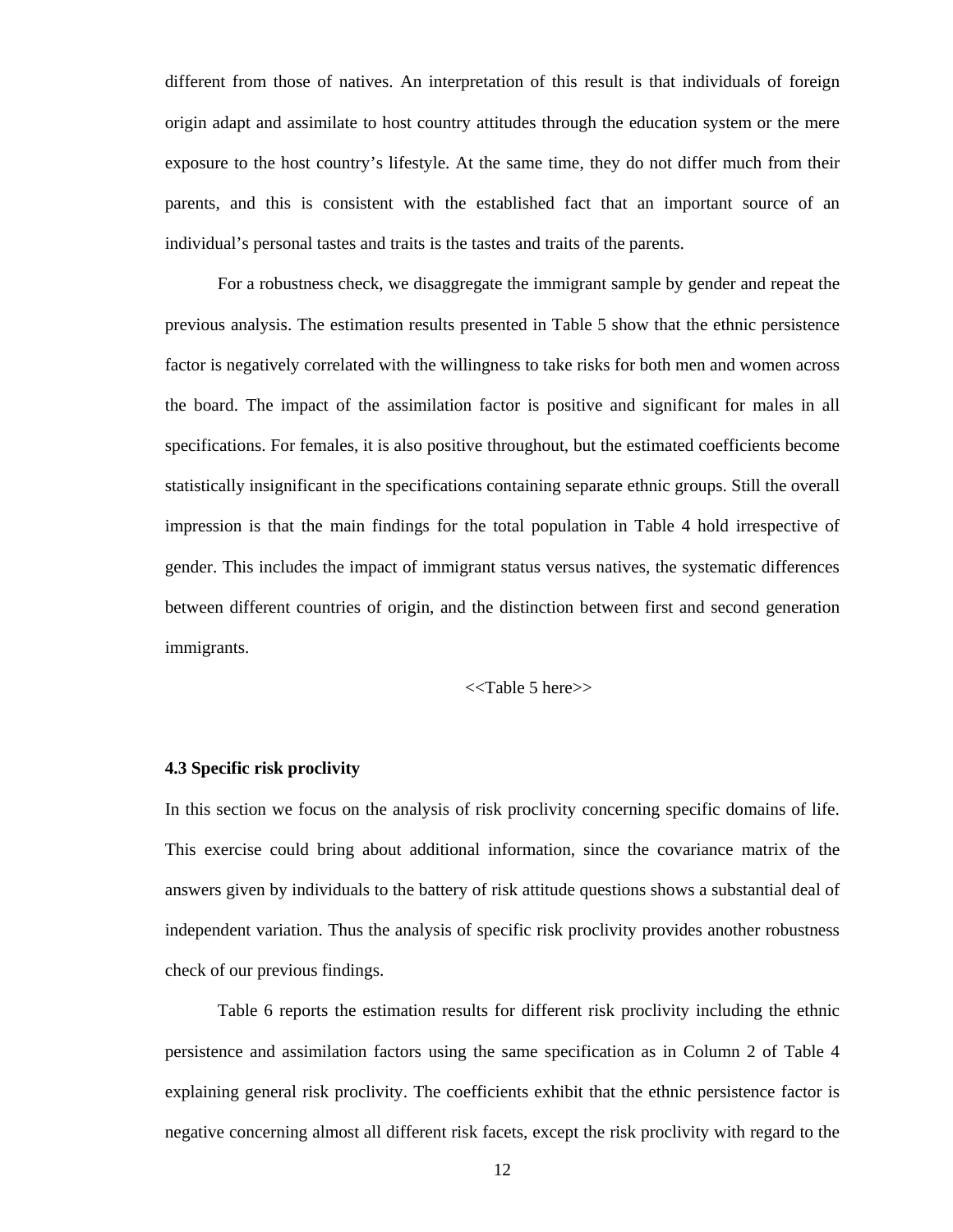financial portfolio where the coefficient is basically zero. The estimated parameter is significant for risk proclivity in the domain of driving, leisure and sports, and career. The coefficient on the assimilation factor is generally positive and is significant for the general, leisure and sports, and career risk attitudes.

# <<Table 6 here>>

Turning to the effect of first generation immigrants, we find that it is also negative and significant for all different risk attitudes except those related to health. Consistent with our previous findings, second generation immigrants do not differ significantly from natives. The only exception is risk attitudes towards leisure and sports where both first and second generation immigrants are more risk averse than natives. This demonstrates a test on the sum of the two coefficients: the hypothesis that the sum is equal to zero is rejected at the 10% significance level.

Finally, Table 7 reports the results of the same specifications separated by gender. Once again, we find that the estimated coefficients on the ethnic persistence measure are mostly negative irrespective of gender, whereas the coefficients on the assimilation factor are mostly positive. However, the estimated parameters become less precise. Still the overall picture is that the individual commitment to the host country (assimilation) or to the ethnic origin (ethnic persistence) have a systematic impact on risk attitudes, and thereby may lead to systematic variation in (economic) outcomes associated with risky behavior.

<<Table 7 here>>

#### **5. Conclusions**

This paper makes a contribution to the small economic literature seeking to understand the determinants of personal traits. The results obtained from an empirical analysis of the relationship between ethnic persistence, assimilation and risk proclivity among immigrants in Germany suggests that individual attitudes are to an important degree acquired through adaptation of prevailing social norms. Hence our empirical evidence contrasts and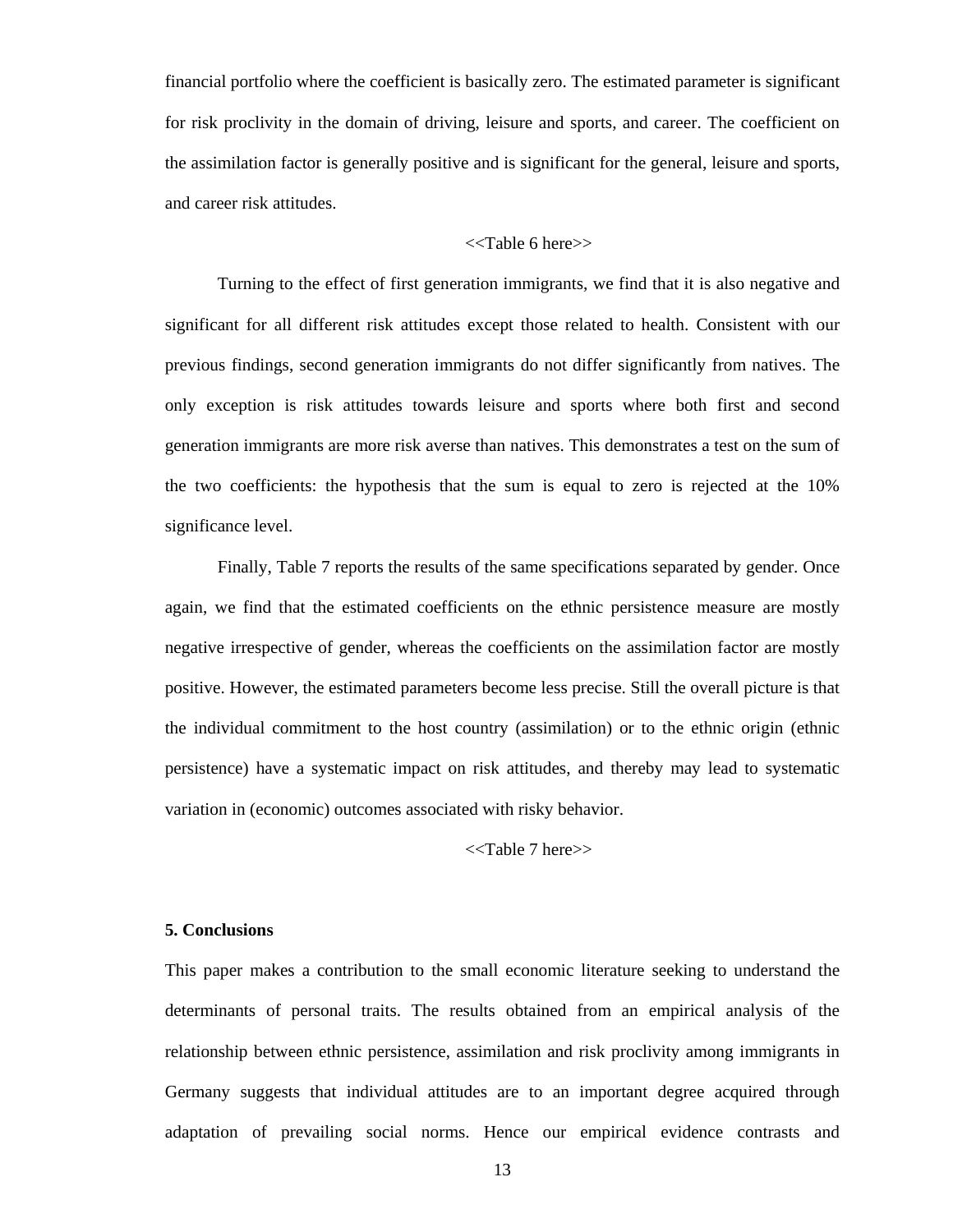complements earlier studies emphasizing the role of transmission of traits and attitudes from parents to children.

The working hypothesis of this paper is that in the process of assimilation immigrants adapt to the risk attitudes of the majority population in the host country. In order to investigate this hypothesis, we use factor analysis on a set of responses to survey questions measuring closeness or distance to the host and origin countries respectively. Based on this analysis we have constructed measures for the individual degree of ethnic persistence, indicating the commitment to the country of origin, and of assimilation, reflecting the commitment to and identification with the host country.

Our findings suggest that stronger commitment to the country of origin is associated with less willingness to take risks, whereas better assimilation is associated with lower risk aversion. This means ethnic persistence preserves the immigrant-native gap in risk proclivity, while assimilation closes it. The results are fairly robust for risk attitudes concerning different domains of life, in particular financial and career issues, and seem to hold for both men and women.

Besides providing a better understanding of the sources of individual risk attitudes, our empirical findings help better understand differences in economic assimilation across immigrants of different ethnic origins. The degrees of ethnic persistence and assimilation vary systematically across different immigrant groups. Since the different groups are also affiliated with different degrees of risk aversion, this may contribute to explaining systematic variation across ethnic groups in economic outcomes influenced by individuals' willingness to take risks, such as self-employment rates or labor market success (Constant, Gataullina, Zimmermann, 2006a).

The evidence presented here furthermore sheds some new light on the fundamental question of what determines economic assimilation. The literature beginning with the seminal study by Chiswick (1978) stresses the acquisition of host country specific human capital, notably language capacity, as the key factor of labor market adjustment. Our evidence suggests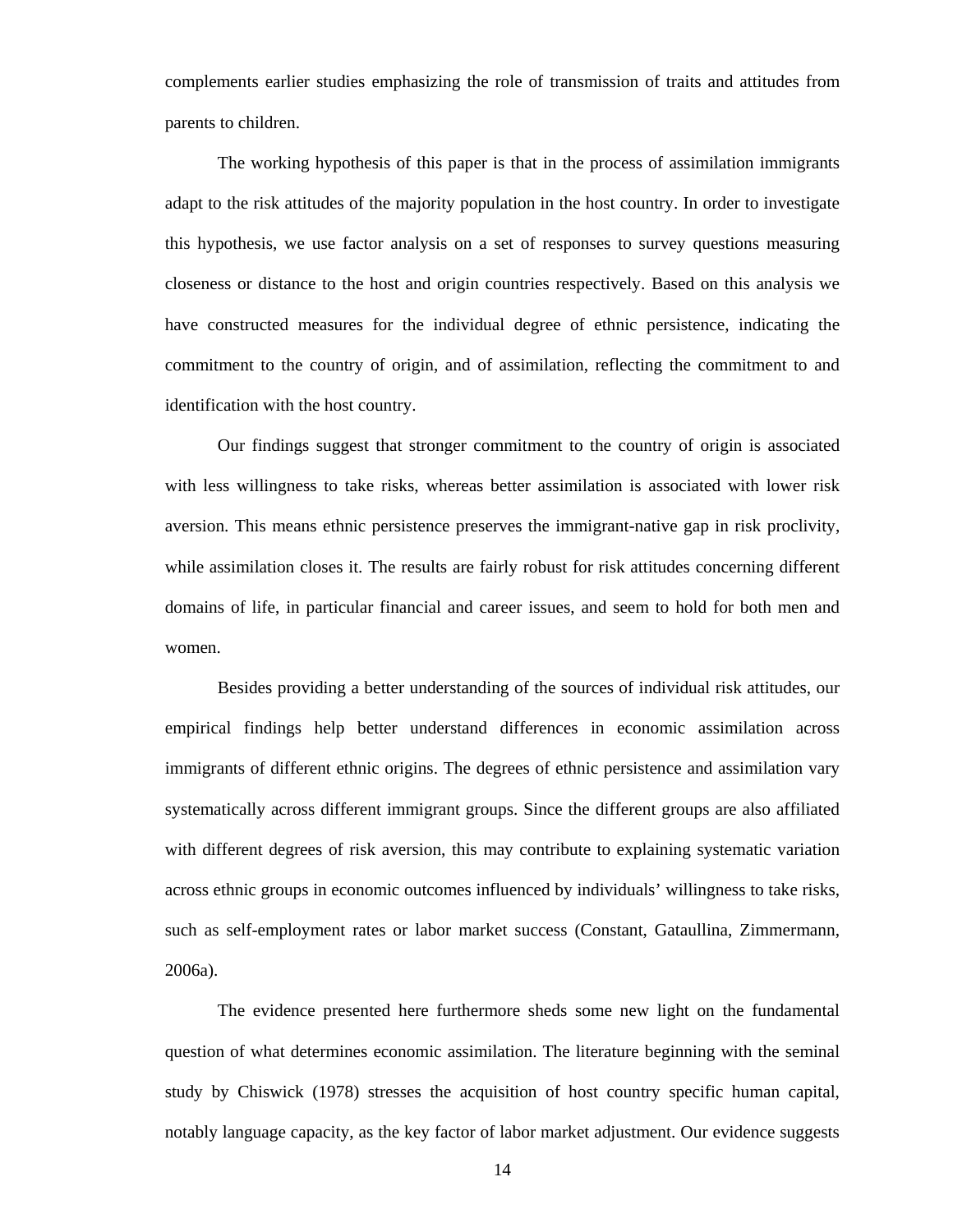that the acquisition of behaviorally and economically relevant attitudes plays a relevant part in this adjustment process. The acquisition of attitudes seems to be positively associated especially with familiarity with the host country language.

Finally, our results clarify the mechanisms behind similarities in risk proclivity, and thereby economic outcomes, across generations. In our sample, first generation immigrants appear more risk averse than second generation immigrants. Our analysis reveals that this observation does not hold when controlling for the individual degrees of ethnic persistence and assimilation. In other words, individual risk attitudes appear to be transmitted from parents to children. However, while the intergenerational transmission from parents to children is clearly important, our analysis of the adaptation behavior of immigrants suggests that acquisition of social norms is an essential factor in the formation of individual attitudes.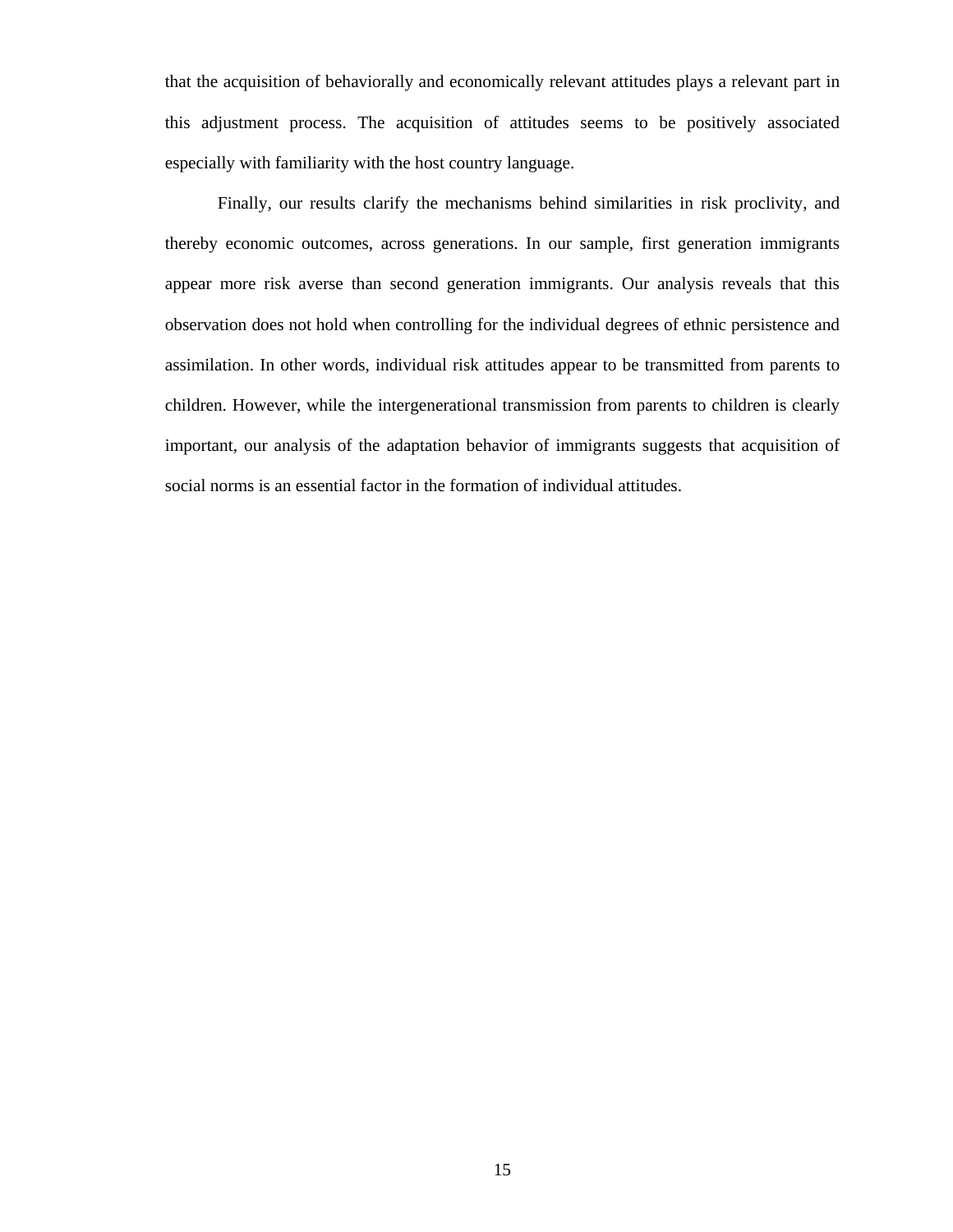### **References**

- Bonin, H., T. Dohmen, A. Falk, D. Huffman, and U. Sunde (2006): "Cross-sectional Earnings Risk and Occupational Sorting: The Role of Risk Attitudes," *IZA Discussion Paper No. 1930*.
- Bonin, H., A. Constant, K. Tatsiramos, and K.F. Zimmermann (2006): "Native-Migrant Differences in Risk Attitudes," *IZA Discussion Paper No. 1999*.
- Camerer, C., and R. Hogarth (1999): "The Effects of Financial Incentives in Experiments: A Review and Capital-Labor-Production Framework," *Journal of Risk and Uncertainty*, 19(1), 7-42.
- Chiswick, B.R. (1978): "The Effect of Americanization on the Earnings of Foreign-Born Men," *Journal of Political Economy*, 86(5): 897-921.
- Constant, A., L. Gataullina, and K.F. Zimmermann (2006a): "Gender, Ethnic Identity and Work," *IZA Discussion Paper No. 2420*.
- Constant, A., L. Gataullina, and K.F. Zimmermann (2006b): "Ethnosizing Immigrants," *IZA Discussion Paper No. 2040*.
- Dohmen, T., A. Falk, D. Huffman, U. Sunde, J. Schupp, and G.G. Wagner (2005): "Individual Risk Attitudes: New Evidence from a Large, Representative, Experimentally-Validated Survey," *IZA Discussion Paper No. 1730*.
- Dohmen, T., A. Falk, D. Huffman, and U. Sunde (2006): "The Intergenerational Transmission of Risk and Trust Attitudes," *IZA Discussion Paper No. 2380*.
- Ekelund, J., E. Johansson, M.-R. Järvelin, and D. Lichtermann (2005): "Self-Employment and Risk Aversion – Evidence from Psychological Test Data," *Labour Economics*, 12(5), 649-659.
- Fehr, E., U. Fischbacher, M. Naef, J. Schupp, and G.G. Wagner (2006): "A Comparison of Risk Attitudes in Germany and the U.S.," Mimeo, *Institute for Empirical Research in Economics, University of Zurich*.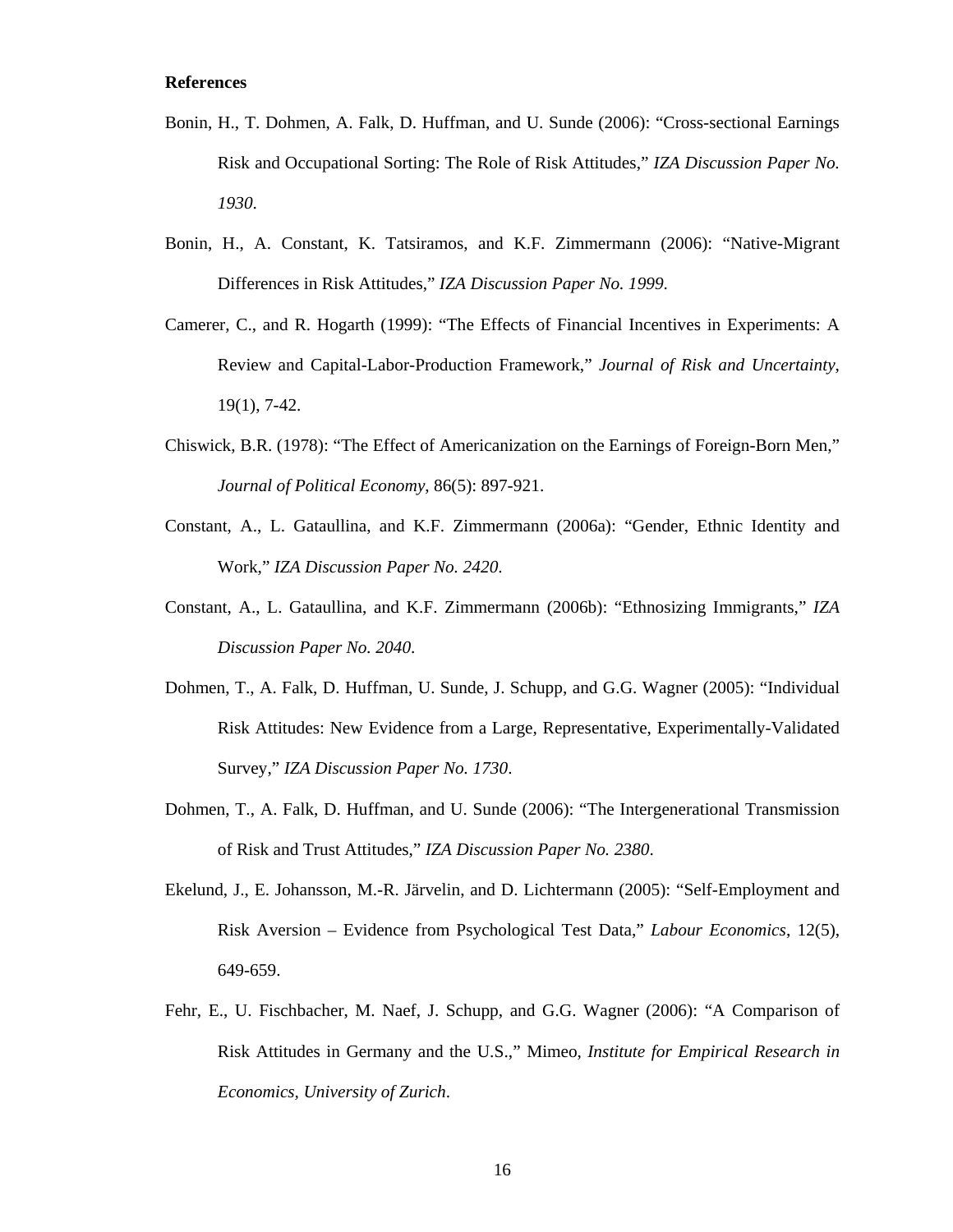Schupp, J., and G.G. Wagner (2002): "Maintenance of and Innovation in Long-Term Panel Studies: The Case of the German Socio-Economic Panel (GSOEP)," *Allgemeines Statistiches Archiv*, 86(2), 393-408.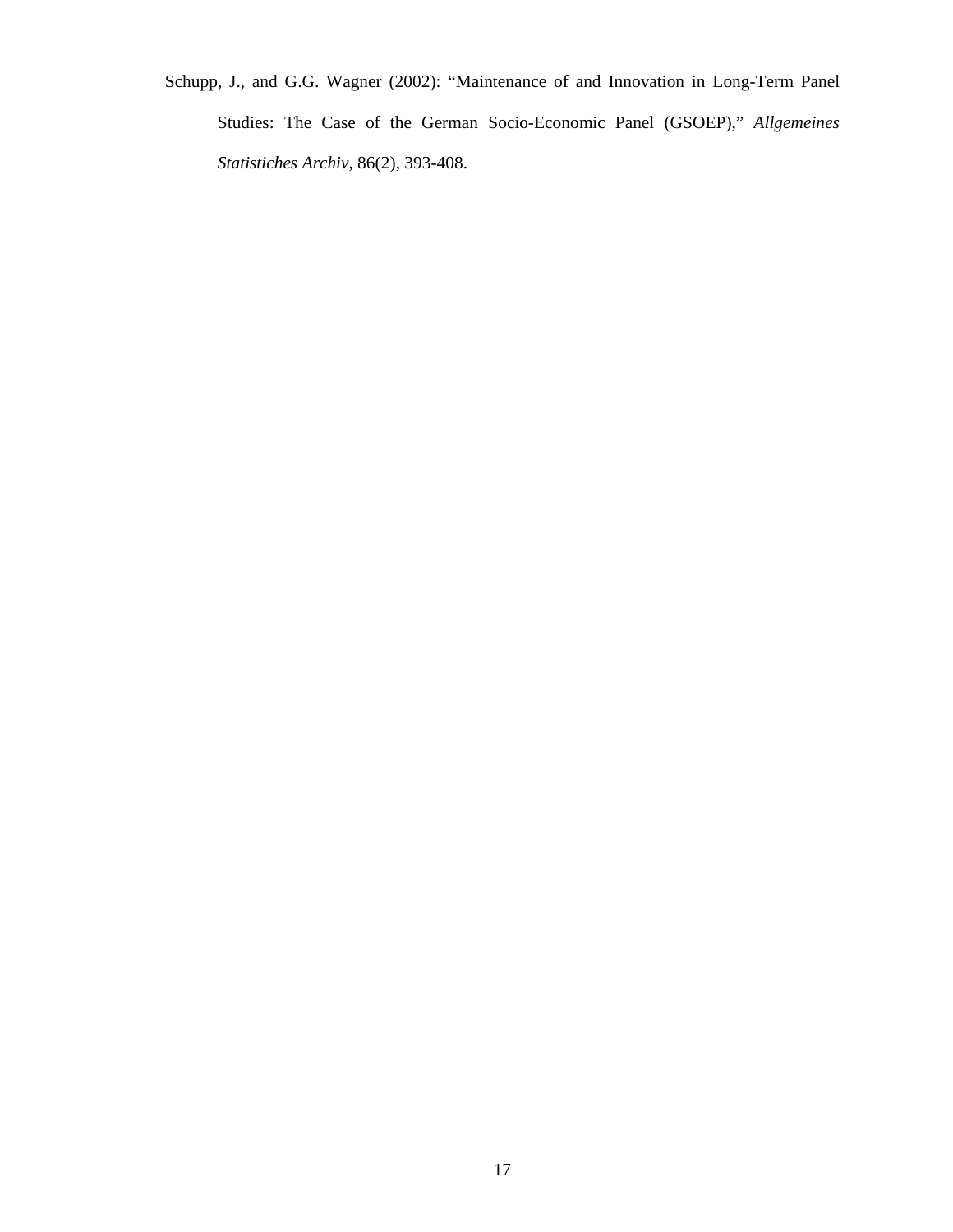| Table 1. Descriptive Sample Statistics |       |                     |       |            |        |                |  |  |
|----------------------------------------|-------|---------------------|-------|------------|--------|----------------|--|--|
|                                        |       | <b>Total Sample</b> |       | Immigrants |        | <b>Natives</b> |  |  |
| Characteristics                        | Mean  | St.Dev.             | Mean  | St.Dev.    | Mean   | St.Dev.        |  |  |
|                                        |       |                     |       |            |        |                |  |  |
| Female                                 | 0.518 | 0.499               | 0.480 | 0.499      | 0.521  | 0.495          |  |  |
| Age                                    | 48.85 | 16.66               | 44.03 | 14.58      | 49.17  | 16.74          |  |  |
| Years of education                     | 12.14 | 2.680               | 10.81 | 2.595      | 12.220 | 2.660          |  |  |
| Married                                | 0.638 | 0.480               | 0.739 | 0.432      | 0.631  | 0.482          |  |  |
| Household income                       | 0.280 | 0.222               | 0.259 | 0.323      | 0.281  | 0.214          |  |  |
| Living in east Germany                 | 0.249 | 0.432               | 0.006 | 0.077      | 0.265  | 0.441          |  |  |
| Foreign nationality                    | 0.062 | 0.241               | 1.0   | 0.0        |        |                |  |  |
| Turk                                   | 0.019 | 0.139               | 0.319 | 0.466      |        |                |  |  |
| <b>Balkan</b>                          | 0.012 | 0.109               | 0.194 | 0.395      |        |                |  |  |
| South European                         | 0.017 | 0.129               | 0.276 | 0.447      |        |                |  |  |
| West European                          | 0.006 | 0.081               | 0.107 | 0.309      |        |                |  |  |
| East European                          | 0.003 | 0.058               | 0.055 | 0.228      |        |                |  |  |
| Other                                  | 0.002 | 0.053               | 0.046 | 0.211      |        |                |  |  |
| Willingness to take risk towards:      |       |                     |       |            |        |                |  |  |
| General                                | 4.385 | 2.357               | 3.945 | 2.618      | 4.414  | 2.335          |  |  |
| Driving                                | 2.919 | 2.516               | 2.742 | 2.659      | 2.930  | 2.506          |  |  |
| Financial                              | 2.395 | 2.205               | 2.246 | 2.338      | 2.405  | 2.196          |  |  |
| Leisure                                | 3.390 | 2.560               | 2.922 | 2.598      | 3.421  | 2.555          |  |  |
| Career                                 | 3.563 | 2.693               | 3.066 | 2.762      | 3.596  | 2.684          |  |  |
| Health                                 | 2.906 | 2.431               | 2.766 | 2.461      | 2.915  | 2.429          |  |  |
| No. of observations                    |       | 18,600              |       | 1,154      |        | 17,446         |  |  |

|  | Table 1. Descriptive Sample Statistics |  |  |
|--|----------------------------------------|--|--|
|--|----------------------------------------|--|--|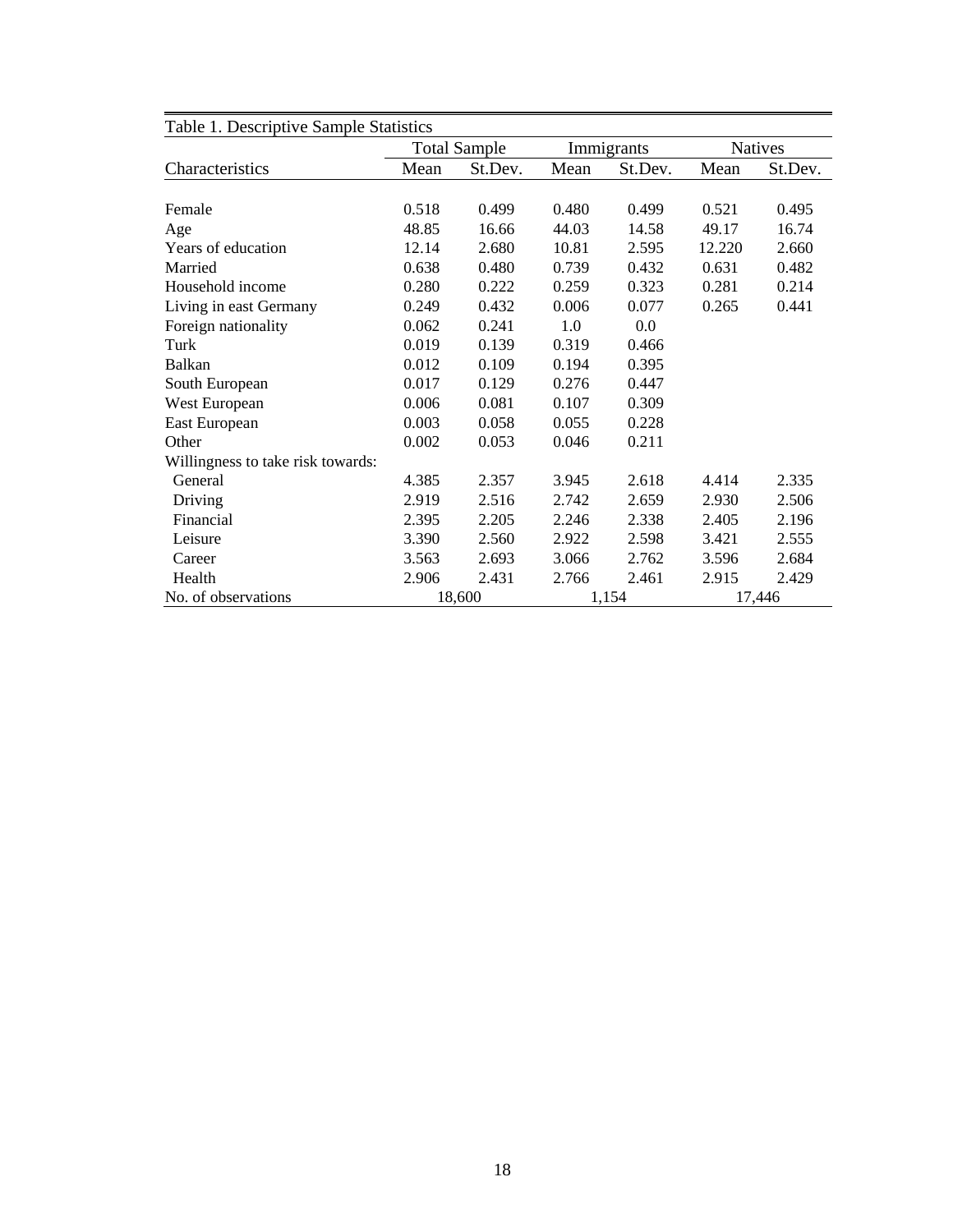| Table 2a. Factor Analysis - Principal Component Factors |       |                                             |       |       |  |  |  |
|---------------------------------------------------------|-------|---------------------------------------------|-------|-------|--|--|--|
| Factors                                                 |       | Eigenvalue Difference Proportion Cumulative |       |       |  |  |  |
|                                                         |       |                                             |       |       |  |  |  |
| Factor 1                                                | 2.551 | 1.463                                       | 0.425 | 0.425 |  |  |  |
| Factor 2                                                | 1.088 | 0.332                                       | 0.181 | 0.607 |  |  |  |
| Factor 3                                                | 0.756 | 0.074                                       | 0.126 | 0.733 |  |  |  |
| Factor 4                                                | 0.682 | 0.151                                       | 0.114 | 0.846 |  |  |  |
| Factor 5                                                | 0.531 | 0.140                                       | 0.089 | 0.935 |  |  |  |
| Factor 6                                                | 0.392 |                                             | 0.065 |       |  |  |  |

| Table 2b. Factor Loadings (pattern matrix) and Unique Variances |          |          |                      |  |  |  |
|-----------------------------------------------------------------|----------|----------|----------------------|--|--|--|
| Variables                                                       | Factor 1 |          | Factor 2 Communality |  |  |  |
|                                                                 |          |          |                      |  |  |  |
| Feeling German                                                  | $-0.748$ | $-0.268$ | 0.632                |  |  |  |
| Connected with the country of origin                            | 0.636    | 0.404    | 0.568                |  |  |  |
| Speaking foreign language at home                               | 0.777    | $-0.313$ | 0.702                |  |  |  |
| Paying no visits to Germans                                     | 0.563    | $-0.451$ | 0.521                |  |  |  |
| Not remain in Germany permanently                               | 0.402    | 0.669    | 0.609                |  |  |  |
| Reading German newspapers                                       | $-0.710$ | 0.322    | 0.608                |  |  |  |

## Table 2c. Summary Statistics of Factors

|                                | Factors  |                           |          |              |  |  |  |  |
|--------------------------------|----------|---------------------------|----------|--------------|--|--|--|--|
|                                |          | <b>Ethnic Persistence</b> |          | Assimilation |  |  |  |  |
| Characteristics                | Mean     | St.Dev.                   | Mean     | St.Dev.      |  |  |  |  |
| Turk                           | 0.496    | 1.029                     | $-0.330$ | 0.943        |  |  |  |  |
| Balkan                         | $-0.252$ | 0.871                     | 0.018    | 0.935        |  |  |  |  |
| South European                 | $-0.121$ | 0.909                     | 0.174    | 0.955        |  |  |  |  |
| West European                  | $-0.590$ | 0.835                     | 0.402    | 0.958        |  |  |  |  |
| East European                  | $-0.079$ | 0.873                     | $-0.160$ | 1.052        |  |  |  |  |
| Other                          | $-0.177$ | 0.885                     | 0.420    | 1.191        |  |  |  |  |
| Turk born abroad               | 0.663    | 0.995                     | $-0.400$ | 0.942        |  |  |  |  |
| Balkan born abroad             | $-0.122$ | 0.857                     | 0.028    | 0.979        |  |  |  |  |
| South European born abroad     | 0.034    | 0.889                     | 0.171    | 0.963        |  |  |  |  |
| West European born abroad      | $-0.467$ | 0.791                     | 0.483    | 0.947        |  |  |  |  |
| East European born abroad      | $-0.079$ | 0.873                     | $-0.160$ | 1.052        |  |  |  |  |
| Other born abroad              | $-0.192$ | 0.904                     | 0.373    | 1.216        |  |  |  |  |
| Turk born in Germany           | $-0.342$ | 0.754                     | 0.022    | 0.877        |  |  |  |  |
| Balkan born in Germany         | $-0.910$ | 0.604                     | $-0.031$ | 0.685        |  |  |  |  |
| South European born in Germany | $-0.544$ | 0.828                     | 0.181    | 0.940        |  |  |  |  |
| West European born in Germany  | $-1.361$ | 0.697                     | $-0.110$ | 0.890        |  |  |  |  |
| East European born in Germany  |          |                           |          |              |  |  |  |  |
| Other born in Germany          | 0.010    | 0.677                     | 0.999    | 0.668        |  |  |  |  |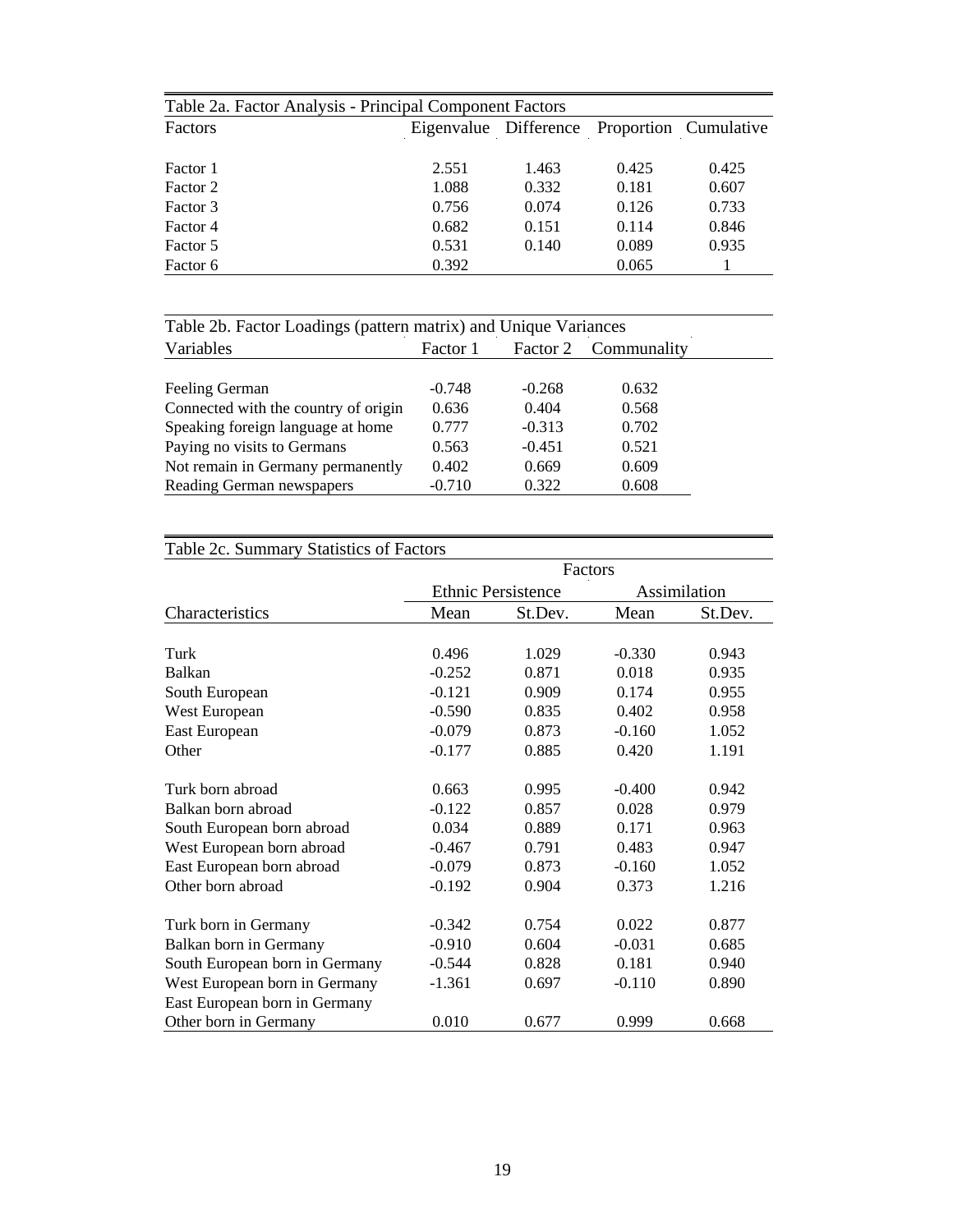| Table 3. Dependent Variable - General Risk - Full Sample |             |             |                                         |             |  |  |
|----------------------------------------------------------|-------------|-------------|-----------------------------------------|-------------|--|--|
| Independent variables                                    | (1)         | (2)         | (3)                                     | (4)         |  |  |
| Constant                                                 | $2.962***$  | $2.934***$  | $3.117***$                              | $3.116***$  |  |  |
|                                                          | (0.595)     | (0.595)     | (0.595)                                 | (0.595)     |  |  |
| Foreign nationality                                      | $-0.380***$ | $-0.474***$ |                                         |             |  |  |
|                                                          | (0.092)     | (0.097)     |                                         |             |  |  |
| Foreign nationality* born in Germany                     |             | $0.525***$  |                                         |             |  |  |
|                                                          |             | (0.203)     |                                         |             |  |  |
| Turk                                                     |             |             | $-0.781***$                             | $-0.885***$ |  |  |
|                                                          |             |             |                                         |             |  |  |
|                                                          |             |             | (0.177)                                 | (0.191)     |  |  |
| Balkan                                                   |             |             | $-0.433**$                              | $-0.590***$ |  |  |
|                                                          |             |             | (0.190)                                 | (0.194)     |  |  |
| South European                                           |             |             | $-0.289*$                               | $-0.362*$   |  |  |
|                                                          |             |             | (0.170)                                 | (0.187)     |  |  |
| West European                                            |             |             | 0.224                                   | 0.144       |  |  |
|                                                          |             |             | (0.197)                                 | (0.218)     |  |  |
| East European                                            |             |             | $-0.160$                                | $-0.160$    |  |  |
|                                                          |             |             | (0.257)                                 | (0.257)     |  |  |
| Other                                                    |             |             | 0.212                                   | 0.053       |  |  |
|                                                          |             |             | (0.389)                                 | (0.403)     |  |  |
| Foreign nationality * born in Germany * Turk             |             |             |                                         | 0.613       |  |  |
|                                                          |             |             |                                         | (0.399)     |  |  |
| Foreign nationality * born in Germany * Balkan           |             |             |                                         | $0.941**$   |  |  |
|                                                          |             |             |                                         | (0.443)     |  |  |
| Foreign nationality * born in Germany * South            |             |             |                                         | 0.258       |  |  |
| European                                                 |             |             |                                         | (0.327)     |  |  |
| Foreign nationality * born in Germany * West             |             |             |                                         | 0.573       |  |  |
|                                                          |             |             |                                         |             |  |  |
| European                                                 |             |             |                                         | (0.451)     |  |  |
| Foreign nationality * born in Germany * East             |             |             |                                         |             |  |  |
| European                                                 |             |             |                                         |             |  |  |
| Foreign nationality * born in Germany * Other            |             |             |                                         | $2.146*$    |  |  |
|                                                          |             |             |                                         | (1.214)     |  |  |
| Age                                                      | $-0.109***$ | $-0.106***$ | $-0.109***$                             | $-0.105***$ |  |  |
|                                                          | (0.022)     | (0.022)     | (0.022)                                 | (0.022)     |  |  |
| Age <sup>2</sup> /100                                    | $0.200***$  | $0.196***$  | $0.199***$                              | $0.194***$  |  |  |
|                                                          |             |             | $(0.045)$ $(0.045)$ $(0.045)$ $(0.045)$ |             |  |  |
|                                                          |             |             |                                         |             |  |  |
| Age <sup>3</sup> /10,000                                 | $-0.151***$ | $-0.149***$ | $-0.149***$                             | $-0.147***$ |  |  |
|                                                          | (0.029)     | (0.029)     | (0.029)                                 | (0.029)     |  |  |
| Female                                                   | $-0.659***$ | $-0.662***$ | $-0.672***$                             | $-0.678***$ |  |  |
|                                                          | (0.044)     | (0.044)     | (0.045)                                 | (0.045)     |  |  |
| Body height in centimeters                               | $0.017***$  | $0.017***$  | $0.017***$                              | $0.016***$  |  |  |
|                                                          | (0.003)     | (0.003)     | (0.003)                                 | (0.003)     |  |  |
| Married                                                  | $-0.255***$ | $-0.254***$ | $-0.248***$                             | $-0.245***$ |  |  |
|                                                          | (0.042)     | (0.042)     | (0.042)                                 | (0.042)     |  |  |
| Living in eastern Germany                                | $0.276***$  | $0.276***$  | $0.274***$                              | $0.273***$  |  |  |
|                                                          | (0.043)     | (0.043)     | (0.043)                                 | (0.043)     |  |  |
| Years of education                                       | $0.085***$  | $0.085***$  | $0.083***$                              | $0.082***$  |  |  |
|                                                          | (0.007)     | (0.007)     | (0.007)                                 | (0.007)     |  |  |
| Household net income                                     | $0.805***$  | $0.806***$  | $0.786***$                              | 0.789***    |  |  |
|                                                          |             |             |                                         |             |  |  |
|                                                          | (0.124)     | (0.123)     | (0.125)                                 | (0.125)     |  |  |
| R-squared                                                | 0.139       | 0.139       | 0.14                                    | 0.141       |  |  |
| No. of observations                                      | 18,518      | 18,518      | 18,518                                  | 18,518      |  |  |

Robust standard errors in parentheses clustered at the household level. \* significant at 10%; \*\* at 5%; \*\*\* at 1%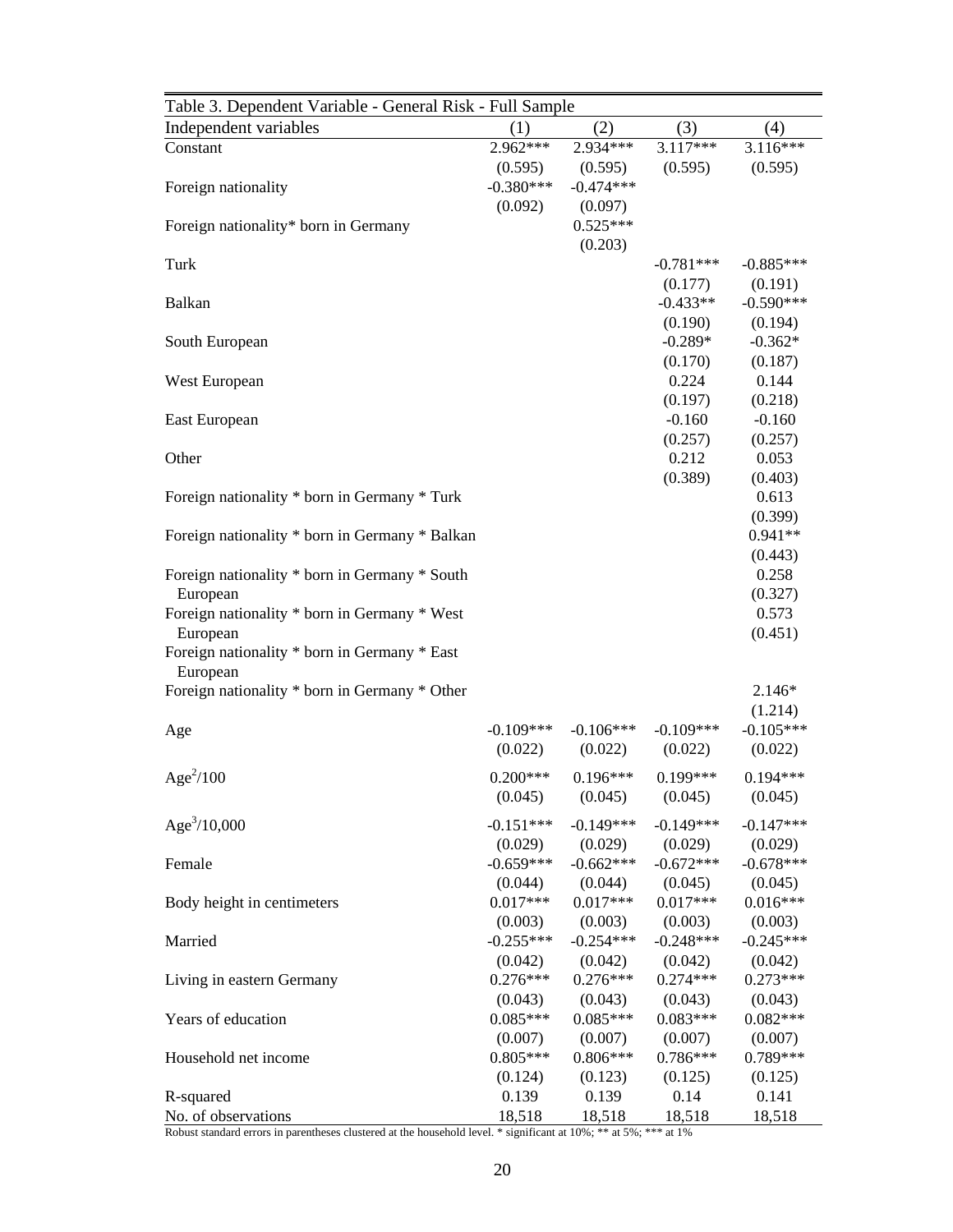| Table 4. Dependent Variable - General Risk - Full Sample with Factors |             |             |             |             |  |  |
|-----------------------------------------------------------------------|-------------|-------------|-------------|-------------|--|--|
| Independent variables                                                 | (1)         | (2)         | (3)         | (4)         |  |  |
| Constant                                                              | 3.066***    | $3.041***$  | $3.139***$  | $3.143***$  |  |  |
|                                                                       | (0.595)     | (0.595)     | (0.595)     | (0.595)     |  |  |
| Ethnic Persistence Factor                                             | $-0.296***$ | $-0.263***$ | $-0.242***$ | $-0.195**$  |  |  |
|                                                                       | (0.080)     | (0.083)     | (0.086)     | (0.092)     |  |  |
| <b>Assimilation Factor</b>                                            | $0.289***$  | $0.284***$  | $0.245***$  | $0.236***$  |  |  |
|                                                                       | (0.081)     | (0.081)     | (0.082)     | (0.084)     |  |  |
| Foreign nationality                                                   | $-0.387***$ | $-0.442***$ |             |             |  |  |
|                                                                       | (0.092)     | (0.097)     |             |             |  |  |
| Foreign nationality* born in Germany                                  |             | 0.306       |             |             |  |  |
|                                                                       |             | (0.212)     |             |             |  |  |
| Turk                                                                  |             |             | $-0.584***$ | $-0.664***$ |  |  |
|                                                                       |             |             | (0.189)     | (0.213)     |  |  |
| <b>Balkan</b>                                                         |             |             | $-0.501***$ | $-0.622***$ |  |  |
|                                                                       |             |             | (0.190)     | (0.194)     |  |  |
| South European                                                        |             |             | $-0.364**$  | $-0.399**$  |  |  |
|                                                                       |             |             | (0.171)     | (0.185)     |  |  |
| West European                                                         |             |             | $-0.017$    | $-0.062$    |  |  |
|                                                                       |             |             | (0.210)     | (0.230)     |  |  |
| East European                                                         |             |             | $-0.139$    | $-0.137$    |  |  |
|                                                                       |             |             | (0.257)     | (0.257)     |  |  |
| Other                                                                 |             |             | 0.067       | $-0.072$    |  |  |
|                                                                       |             |             | (0.385)     | (0.400)     |  |  |
| Foreign nationality * born in Germany * Turk                          |             |             |             | 0.322       |  |  |
|                                                                       |             |             |             | (0.419)     |  |  |
| Foreign nationality * born in Germany * Balkan                        |             |             |             | $0.806*$    |  |  |
|                                                                       |             |             |             | (0.441)     |  |  |
| Foreign nationality * born in Germany * South                         |             |             |             | 0.149       |  |  |
| European                                                              |             |             |             | (0.329)     |  |  |
| Foreign nationality * born in Germany * West                          |             |             |             | 0.541       |  |  |
| European                                                              |             |             |             | (0.462)     |  |  |
| Foreign nationality * born in Germany * East                          |             |             |             |             |  |  |
| European                                                              |             |             |             |             |  |  |
| Foreign nationality * born in Germany * Other                         |             |             |             | 2.039       |  |  |
|                                                                       |             |             |             | (1.261)     |  |  |
| Age                                                                   | $-0.109***$ | $-0.107***$ | $-0.109***$ | $-0.107***$ |  |  |
|                                                                       | (0.022)     | (0.022)     | (0.022)     | (0.022)     |  |  |
| Age $^{2}/100$                                                        | $0.201***$  | $0.199***$  | $0.200***$  | $0.197***$  |  |  |
|                                                                       | (0.045)     | (0.045)     | (0.045)     | (0.045)     |  |  |
| Age <sup>3</sup> /10,000                                              | $-0.151***$ | $-0.150***$ | $-0.151***$ | $-0.149***$ |  |  |
|                                                                       | (0.029)     | (0.029)     | (0.029)     | (0.029)     |  |  |
| Female                                                                | $-0.666***$ | $-0.667***$ | $-0.673***$ | $-0.677***$ |  |  |
|                                                                       | (0.044)     | (0.044)     | (0.045)     | (0.045)     |  |  |
| Body height in centimeters                                            | $0.017***$  | $0.017***$  | $0.017***$  | $0.016***$  |  |  |
|                                                                       | (0.003)     | (0.003)     | (0.003)     | (0.003)     |  |  |
| Married                                                               | $-0.245***$ | $-0.245***$ | $-0.244***$ | $-0.243***$ |  |  |
|                                                                       | (0.042)     | (0.042)     | (0.042)     | (0.042)     |  |  |
| Living in eastern Germany                                             | $0.275***$  | $0.275***$  | $0.274***$  | $0.273***$  |  |  |
|                                                                       | (0.043)     | (0.043)     | (0.043)     | (0.043)     |  |  |
| Years of education                                                    | $0.083***$  | $0.083***$  | $0.082***$  | $0.081***$  |  |  |
|                                                                       | (0.007)     | (0.007)     | (0.007)     | (0.007)     |  |  |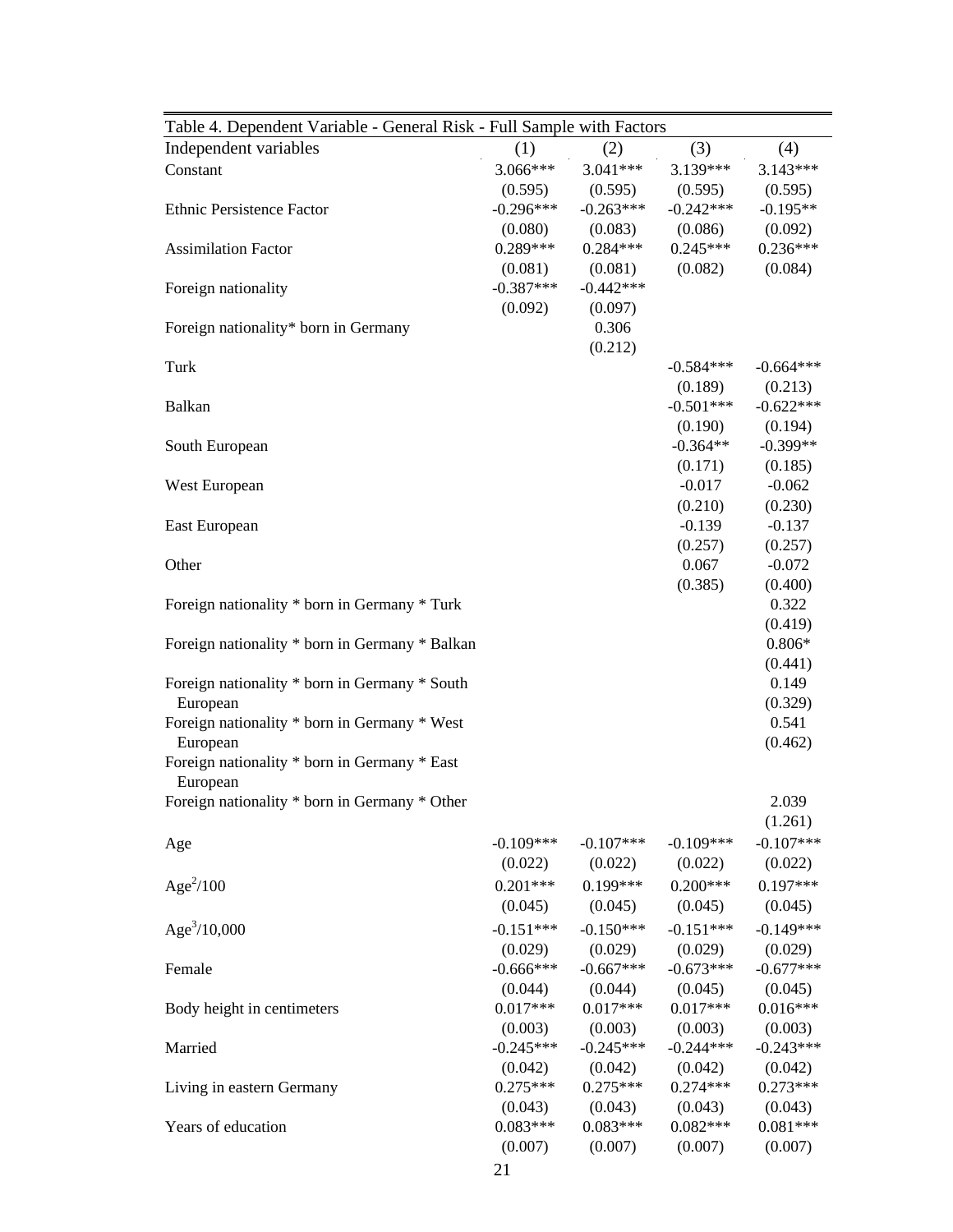| Table 4. Dependent Variable - General Risk - Full Sample with Factors |            |            |            |            |  |  |
|-----------------------------------------------------------------------|------------|------------|------------|------------|--|--|
| Independent variables<br>$\overline{4}$<br>$\mathcal{L}$              |            |            |            |            |  |  |
| Household net income                                                  | $0.798***$ | $0.798***$ | $0.788***$ | $0.790***$ |  |  |
|                                                                       | (0.124)    | (0.123)    | (0.125)    | (0.125)    |  |  |
| R-squared                                                             | 0.141      | 0.1412     | 0.1414     | 0.1419     |  |  |
| No. of observations                                                   | 18.518     | 18.518     | 18.518     | 18,518     |  |  |

Robust standard errors in parentheses clustered at the household level. \* significant at 10%; \*\*\* at 5%; \*\*\* at 1%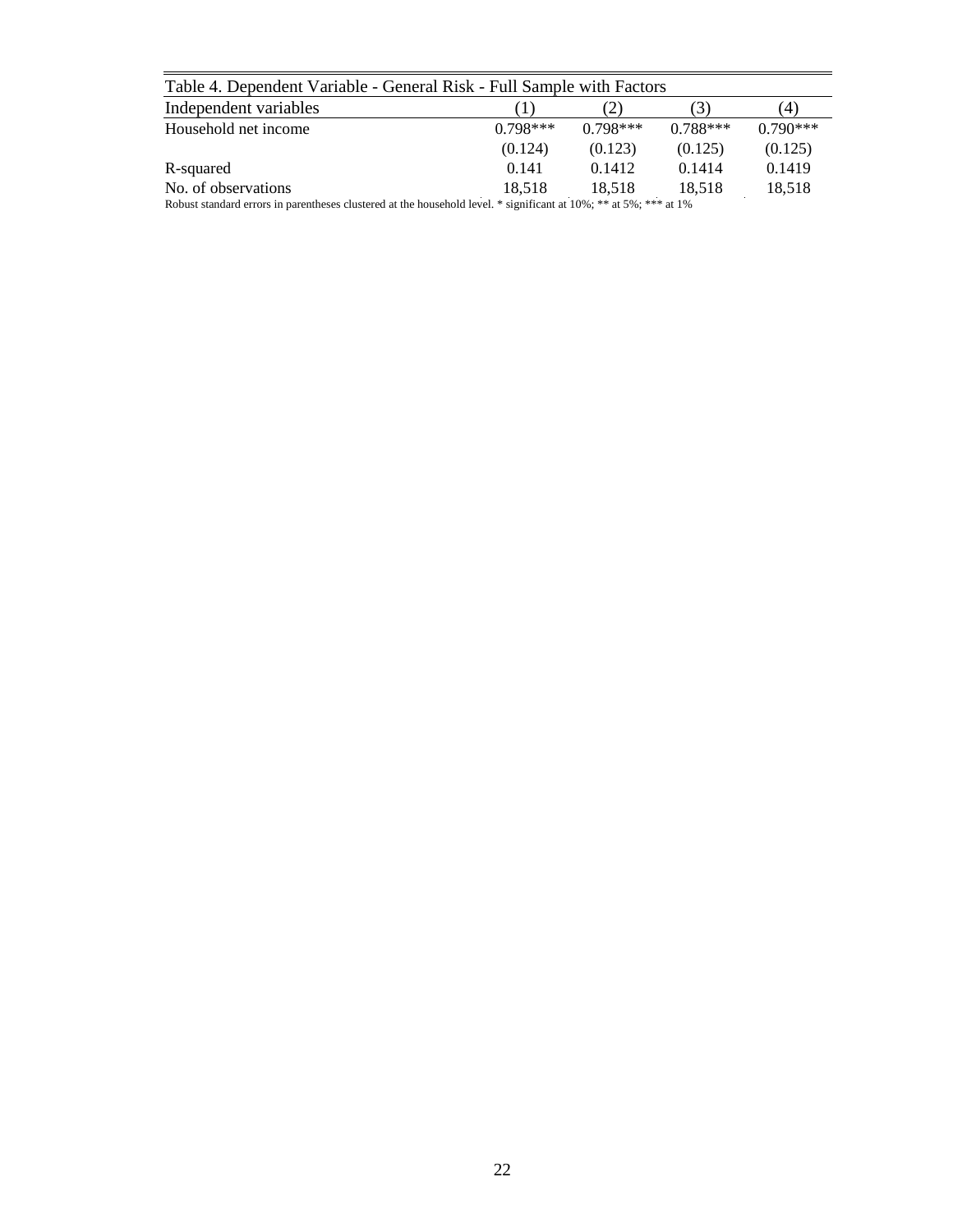|                               |             |            | Males       |            |             |             | Females     |             |
|-------------------------------|-------------|------------|-------------|------------|-------------|-------------|-------------|-------------|
| Independent variables         | (1)         | (2)        | (3)         | (4)        | (5)         | (6)         | (7)         | (8)         |
| Constant                      | 2.400***    | $2.425***$ | 2.369***    | 2.408***   | 2.980***    | 3.089***    | 2.956***    | 3.102***    |
|                               | (0.833)     | (0.833)    | (0.833)     | (0.833)    | (0.762)     | (0.762)     | (0.762)     | (0.763)     |
| Ethnic Persistence Factor     | $-0.297***$ | $-0.257**$ | $-0.261**$  | $-0.215*$  | $-0.290***$ | $-0.201**$  | $-0.259***$ | $-0.153$    |
|                               | (0.113)     | (0.121)    | (0.118)     | (0.128)    | (0.092)     | (0.101)     | (0.094)     | (0.108)     |
| <b>Assimilation Factor</b>    | $0.355***$  | $0.313***$ | $0.350***$  | $0.304***$ | $0.224**$   | 0.162       | $0.220**$   | 0.147       |
|                               | (0.115)     | (0.116)    | (0.115)     | (0.117)    | (0.098)     | (0.104)     | (0.098)     | (0.106)     |
| Foreign nationality           | $-0.330***$ |            | $-0.385***$ |            | $-0.449***$ |             | $-0.506***$ |             |
|                               | (0.120)     |            | (0.127)     |            | (0.110)     |             | (0.118)     |             |
| Foreign nationality* born in  |             |            | 0.319       |            |             |             | 0.308       |             |
| Germany                       |             |            | (0.293)     |            |             |             | (0.284)     |             |
| Turk                          |             | $-0.485**$ |             | $-0.579**$ |             | $-0.771***$ |             | $-0.830***$ |
|                               |             | (0.226)    |             | (0.252)    |             | (0.244)     |             | (0.283)     |
| <b>Balkan</b>                 |             | $-0.510**$ |             | $-0.542**$ |             | $-0.491**$  |             | $-0.712***$ |
|                               |             | (0.246)    |             | (0.246)    |             | (0.226)     |             | (0.230)     |
| South European                |             | $-0.277$   |             | $-0.294$   |             | $-0.487**$  |             | $-0.575**$  |
|                               |             | (0.208)    |             | (0.213)    |             | (0.222)     |             | (0.259)     |
| West European                 |             | $-0.049$   |             | $-0.183$   |             | 0.068       |             | 0.097       |
|                               |             | (0.307)    |             | (0.339)    |             | (0.272)     |             | (0.290)     |
| East European                 |             | $-0.290$   |             | $-0.306$   |             | $-0.023$    |             | $-0.013$    |
|                               |             | (0.425)    |             | (0.425)    |             | (0.303)     |             | (0.303)     |
| Other                         |             | 0.767      |             | 0.591      |             | $-0.354$    |             | $-0.493$    |
|                               |             | (0.635)    |             | (0.643)    |             | (0.442)     |             | (0.463)     |
| Foreign nationality * born in |             |            |             | 0.445      |             |             |             | 0.119       |
| Germany * Turk                |             |            |             | (0.530)    |             |             |             | (0.480)     |
| Foreign nationality * born in |             |            |             | 0.331      |             |             |             | $1.140**$   |
| Germany * Balkan              |             |            |             | (0.751)    |             |             |             | (0.529)     |
| Foreign nationality * born in |             |            |             | 0.099      |             |             |             | 0.303       |
| Germany * South European      |             |            |             | (0.410)    |             |             |             | (0.508)     |
| Foreign nationality * born in |             |            |             | $1.141**$  |             |             |             | 0.030       |
| Germany * West European       |             |            |             | (0.552)    |             |             |             | (0.647)     |
| Foreign nationality * born in |             |            |             |            |             |             |             |             |
| Germany * East European       |             |            |             |            |             |             |             |             |
| Foreign nationality * born in |             |            |             | 4.017***   |             |             |             | 1.676       |
| Germany * Other               |             |            |             | (0.650)    |             |             |             | (1.298)     |
| R-squared                     | 0.1         | 0.1        | 0.1         | 0.1        | 0.11        | 0.11        | 0.11        | 0.12        |
| No. of observations           | 8,916       | 8,916      | 8,916       | 8,916      | 9,602       | 9,602       | 9,602       | 9,602       |

# Table 5. Dependent Variable - General Risk - By Gender with Factors

Robust standard errors in parentheses clustered at the household level. \* significant at 10%; \*\* at 5%; \*\*\* at 1%. OLS regressions include additional controls for age, years of education, marital status, total net household income in 10,000s Euros and body height.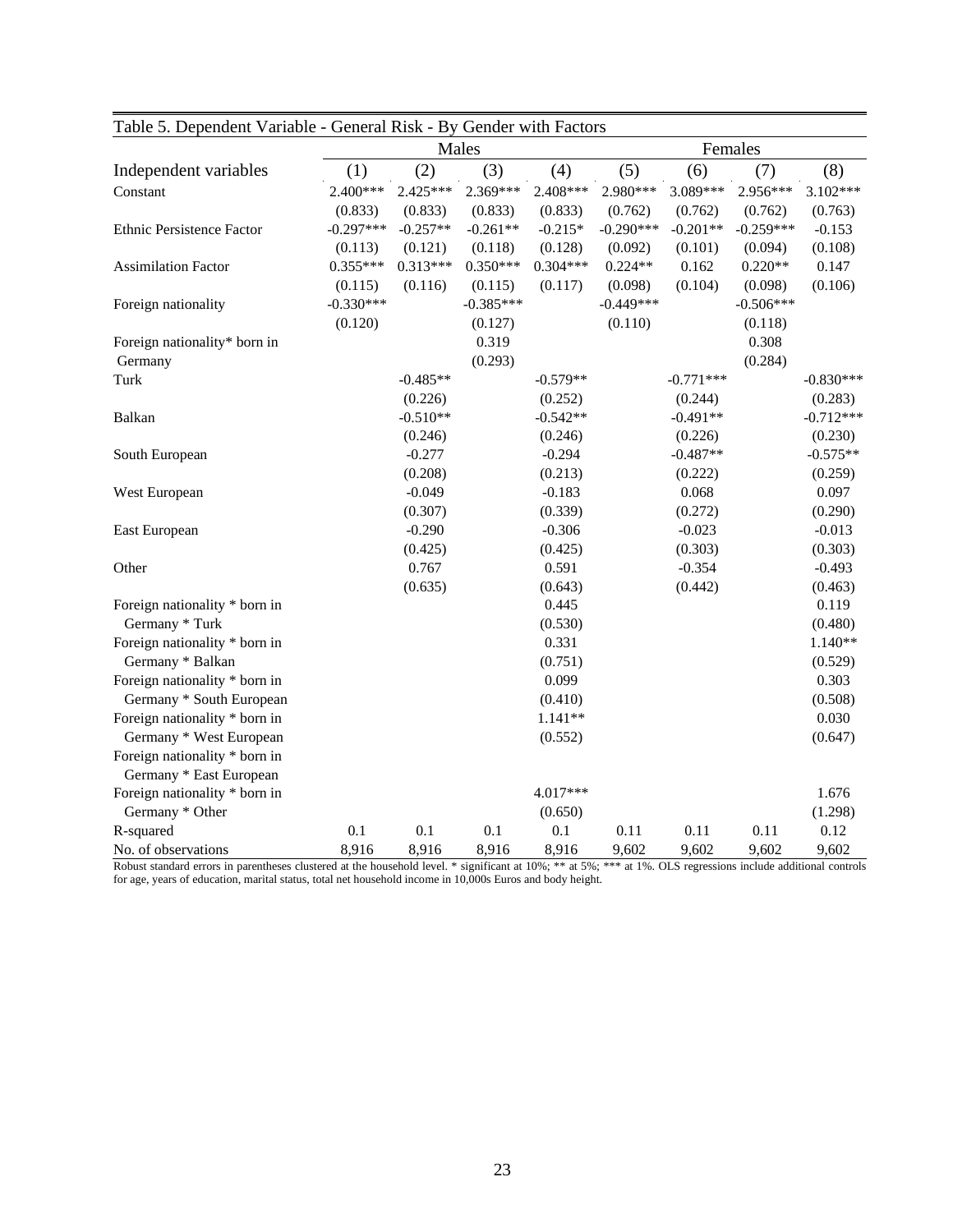| Table 6. Dependent Variable - Risk Attitudes - Full Sample with Factors |             |           |             |             |          |  |
|-------------------------------------------------------------------------|-------------|-----------|-------------|-------------|----------|--|
|                                                                         | Driving     | Financial | Leisure     | Career      | Health   |  |
| Constant                                                                | 0.008       | $-0.709$  | $3.501***$  | $-0.499$    | 2.347*** |  |
|                                                                         | (0.644)     | (0.574)   | (0.622)     | (0.680)     | (0.637)  |  |
| Ethnic Persistence Factor                                               | $-0.179**$  | 0.023     | $-0.184**$  | $-0.274***$ | $-0.126$ |  |
|                                                                         | (0.086)     | (0.074)   | (0.081)     | (0.083)     | (0.085)  |  |
| <b>Assimilation Factor</b>                                              | 0.041       | 0.105     | $0.261***$  | $0.269***$  | $-0.005$ |  |
|                                                                         | (0.089)     | (0.074)   | (0.071)     | (0.080)     | (0.086)  |  |
| Foreign nationality                                                     | $-0.299***$ | $-0.169*$ | $-0.529***$ | $-0.387***$ | $-0.140$ |  |
|                                                                         | (0.101)     | (0.090)   | (0.091)     | (0.098)     | (0.101)  |  |
| Foreign nationality *                                                   | $-0.010$    | $0.357*$  | 0.170       | 0.103       | $-0.091$ |  |
| born in Germany                                                         | (0.233)     | (0.196)   | (0.214)     | (0.220)     | (0.203)  |  |
| R-squared                                                               | 0.17        | 0.12      | 0.21        | 0.19        | 0.08     |  |
| No. of observations                                                     | 17,561      | 18,424    | 18,275      | 16,896      | 18,519   |  |

Robust standard errors in parentheses clustered at the household level. \* significant at 10%; \*\* at 5%; \*\*\* at 1%.